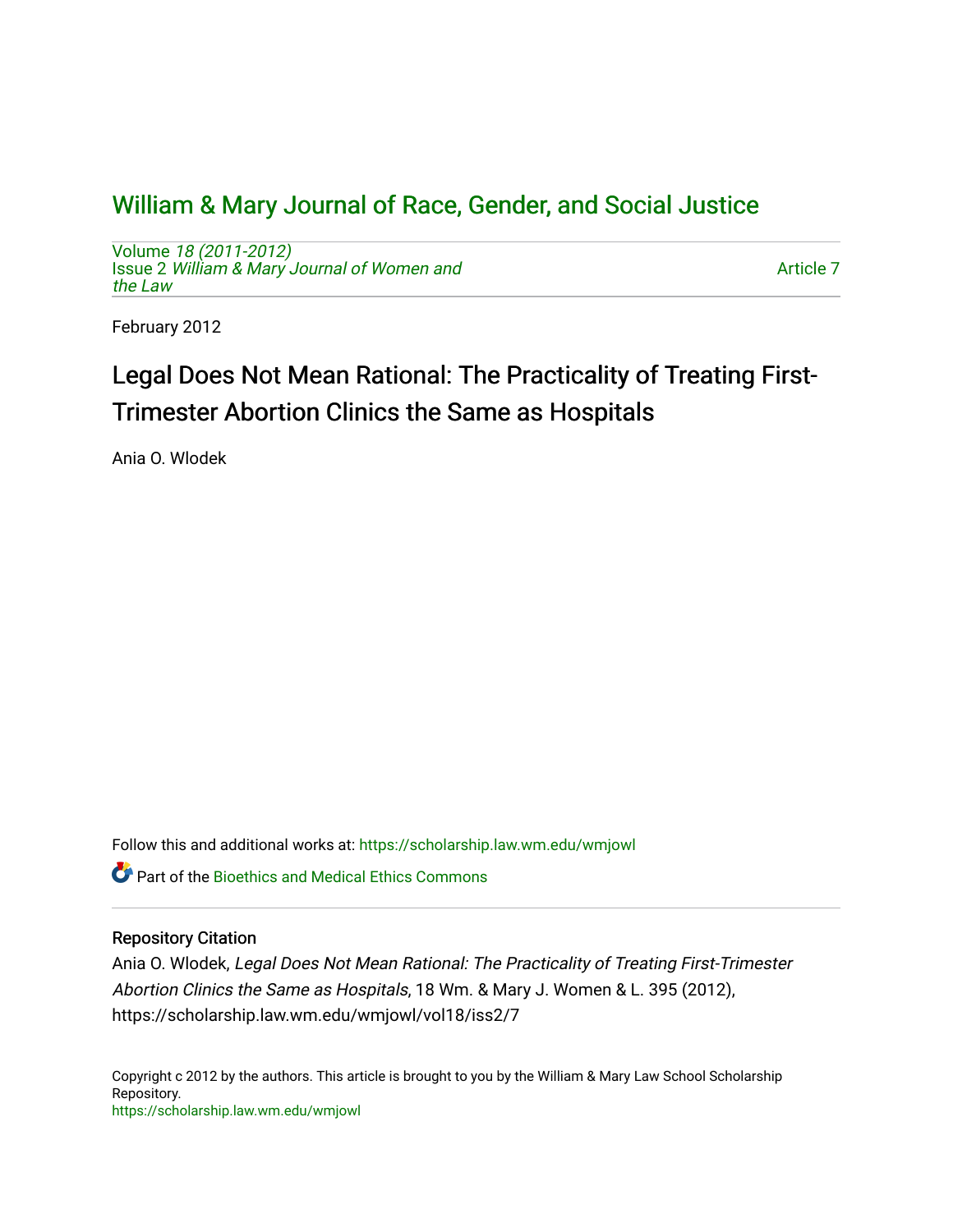## LEGAL DOES NOT MEAN RATIONAL: THE PRACTICALITY OF TREATING FIRST-TRIMESTER ABORTION CLINICS THE SAME AS HOSPITALS

**INTRODUCTION** 

- I. BACKGROUND
	- *A. The Effects of Official Opinions of the Virginia Attorney General*
	- *B. Past and Current Virginia Regulation of Abortion Clinics*
	- *C. South Carolina Regulation of Abortion Providers, Including* Greenville Women's Clinic v. Bryant
	- *D. Abortion Regulation in Other States*
- II. DISCUSSION
	- *A. Could This Happen? Constitutional Concerns*
	- *B. Should This Happen? Practical Concerns*

**CONCLUSION** 

#### INTRODUCTION

On August 20, 2010, Virginia Attorney General Ken Cuccinelli issued two official opinions: one to Ralph K. Smith, a member of the Virginia Senate, and the other to Robert G. Marshall, a member of the Virginia House of Delegates.<sup>1</sup> Both opinions answered similar questions posed by the two members of the Virginia General Assembly: whether the Commonwealth of Virginia can regulate clinics that perform first-trimester abortions, and, if so, to what extent the Commonwealth can regulate those clinics.<sup>2</sup> After referencing a challenge to South Carolina's administrative regulations regarding abortion clinics that essentially placed the clinics on the same level of state regulation as hospitals (including regulation of staffing rules, equipment and laboratory availability, maintenance, and design and construction standards),<sup>3</sup> Attorney General Cuccinelli concluded that the Commonwealth of Virginia could issue similar regulations for abortion clinics,

<sup>1. 2010</sup> Op. Va. Att'y Gen. No. 10-012 (Aug. 20, 2010) [hereinafter 2010 Op. Va. Att'y Gen. No. 10-012], *available at* http://www.oag .state.va.us/Opinions and Legal Resources /OPINIONS/2010opns/10-067-Marshall.pdf; 2010 Op. Va. Att'y Gen. No. 10-012 (Aug. 20, 2010), *available at* http://www.oag.state.va.us /Opinions and Legal Resources/OPINIONS /2010opns/10-012 (Smith) - Marshall version.pdf. Senator Ralph K. Smith and Delegate Robert G. Marshall received identical letters from Attorney General Ken Cuccinelli..

<sup>2. 2010</sup> Op. Va. Att'y Gen. No. 10-012, *supra* note 1, at 1.

<sup>3.</sup> *See* Greenville Women's Clinic v. Bryant, 222 F.3d 157, 159–62 (4th Cir. 2000), *cert. denied,* 531 U.S. 1191 (2001).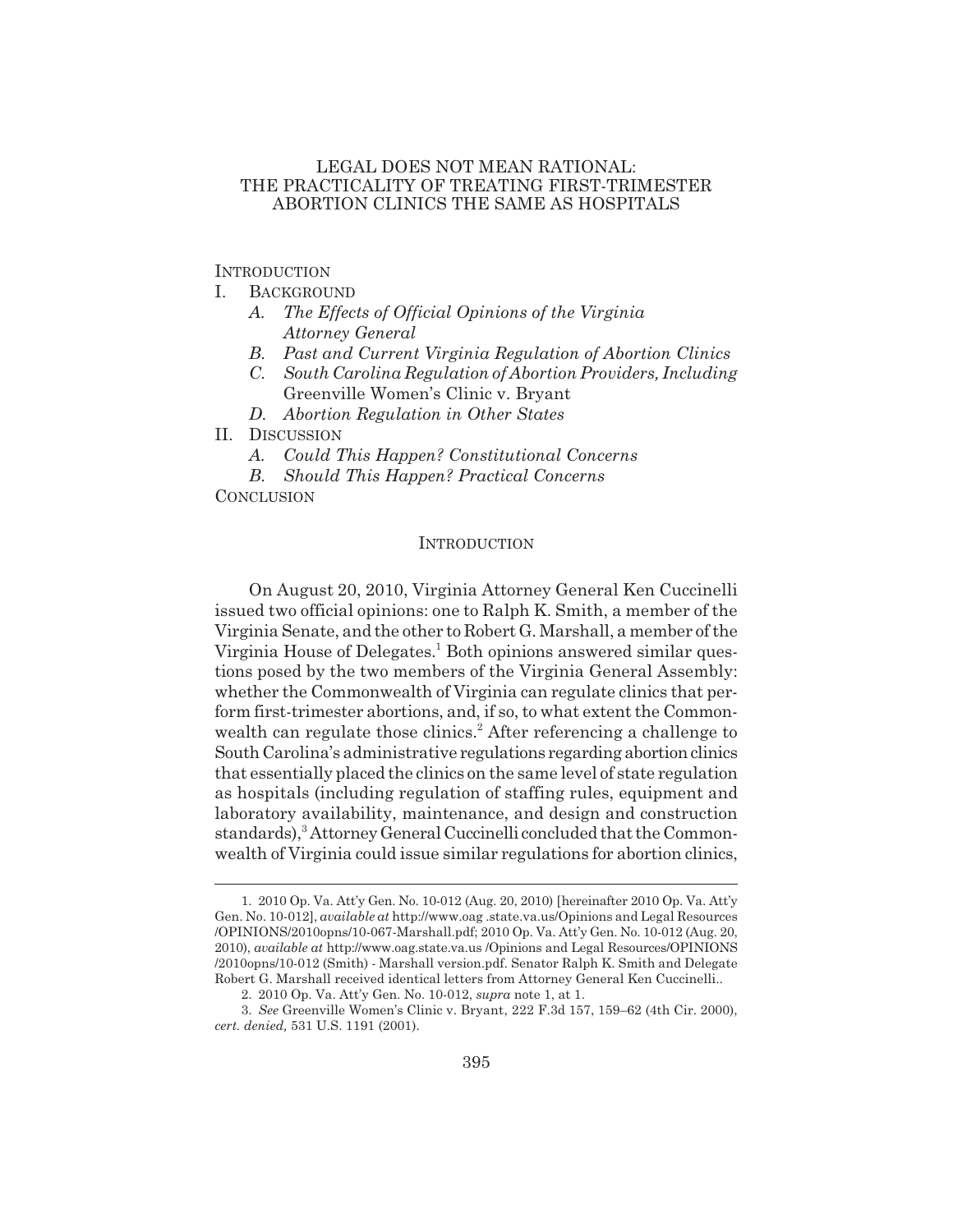so long as the regulations complied with *Roe v. Wade*'s<sup>4</sup> constitutional requirements.<sup>5</sup> Attorney General Cuccinelli's stated intent was to protect women from the risks of abortion.<sup>6</sup> These risks, though present, are uncommon.7 After Attorney General Cuccinelli issued his opinions, Delegate Marshall wrote a letter to Virginia Governor Robert McDonnell, requesting that the Virginia Governor implement Attorney General Cuccinelli's regulations on abortion clinics.<sup>8</sup>

The media quickly responded to Attorney General Cuccinelli's opinions.<sup>9</sup> The response was varied, but for the most part, the response was negative.<sup>10</sup> Newspapers cited the practical effect of such regulations: that they will effectively shut down the majority of abortion clinics not only in Richmond, the state capitol, but also throughout the Commonwealth.<sup>11</sup>

Notwithstanding the negative press, the Virginia General Assembly quickly went to work. In March 2011, just seven months after Attorney General Cuccinelli's advisory opinions, the General Assembly passed, and Governor McDonnell signed, Senate Bill 924 into law.12 This Bill amended the portion of the Virginia Code that governed the licensing of hospitals.<sup>13</sup> Medical facilities in which five or more first-trimester abortions are performed are now categorized as a "hospital."<sup>14</sup>

13. *Id.*

<sup>4.</sup> Roe v. Wade, 410 U.S. 113, 164–65 (1973).

<sup>5. 2010</sup> Op. Va. Att'y Gen. No. 10-012, *supra* note 1, at 7.

<sup>6.</sup> *Id.* at 4; Tammie Smith, *Two of Area's Three Abortion Clinics at Risk*, RICHMOND TIMES DISPATCH, Aug. 27, 2010, at A1 (citing Robert G. Marshall, member of the Virginia House of Delegates).

<sup>7.</sup> Of first-trimester abortions (the kind of abortions that Attorney General Cuccinelli is referring to in his opinions), only one-half of one percent result in complications requiring any kind of hospitalization or surgery. A. Barton Hinkle, *Where's the Crying Need to Regulate Abortion Clinics?*, RICHMOND TIMES DISPATCH, Aug. 31, 2010, *available at* http:// www.tmcnet.com/usubmit/2010/08/31/4984225.htm.

<sup>8.</sup> Anita Kumar, *Va. Allowed to Toughen Abortion Clinic Rules*, WASH.POST, Aug. 24, 2010, at A4.

<sup>9.</sup> Matthew Cella, *Cuccinelli: Virginia Has Right to Regulate Abortion Clinics*, WASH.TIMES, Aug. 23, 2010, http://www.washingtontimes.com/news/2010/aug/23/cuccinelli -virginia-regulate-abortion-clinics/; Hinkle, *supra* note 7; Kumar, *supra* note 8; Smith, *supra* note 6; Julian Walker, *S. Carolina Law Gives Glimpse of New Abortion Clinic Rules*, VIRGINIAN-PILOT, Aug. 29, 2010, http://hamptonroads.com/2010/08/s-carolina-law-gives -glimpse-new-abortion-clinic-rules-va [hereinafter Walker, *New Abortion Clinic Rules*]; Julian Walker, *Va. Can Regulate Abortion Clinics, Cuccinelli Says in Opinion*, VIRGINIAN-PILOT, Aug. 24, 2010, http://hamptonroads.com/2010/08/va-can-regulate-abortion-clinics -cuccinelli-says-opinion [hereinafter Walker, *Va. Can Regulate Abortion Clinics*].

<sup>10.</sup> Cella, *supra* note 9; Hinkle, *supra* note 7; Kumar, *supra* note 8; Smith, *supra* note 6; Walker, *New Abortion Clinic Rules*, *supra* note 9; Walker, *Va. Can Regulate Abortion Clinics*, *supra* note 9.

<sup>11.</sup> Kumar, *supra* note 8; Smith, *supra* note 6.

<sup>12.</sup> S.B. 924, 2011 Gen. Assemb., Reg. Sess. (Va. 2011).

<sup>14.</sup> VA. CODE ANN. § 32.1-127(B)(1) (2011).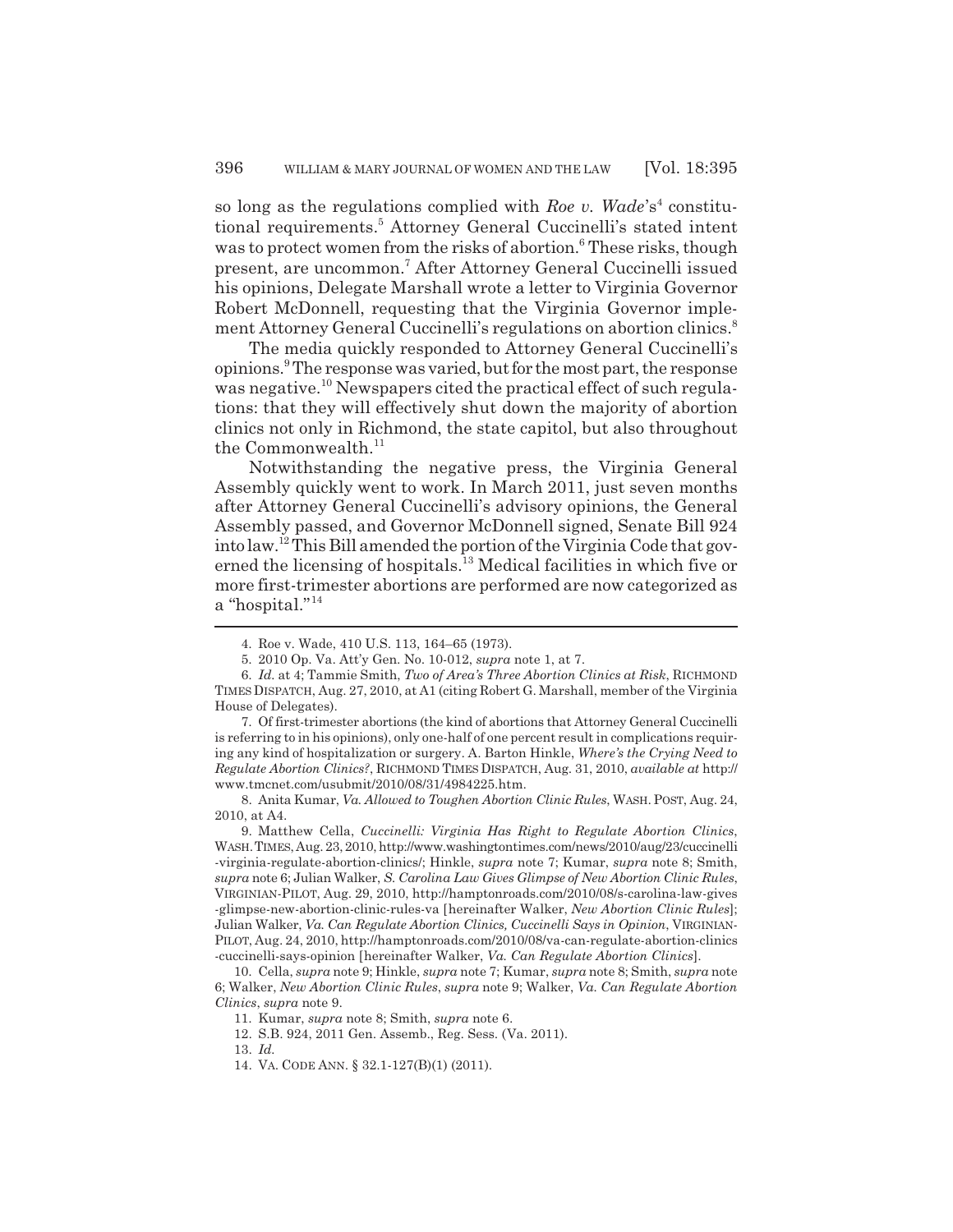These facilities were previously treated like doctors' offices.<sup>15</sup> Because of the new classification of first-trimester abortion clinics, this bill now puts the Virginia Board of Health in charge of promulgating regulations to govern them.16 This is the first time in two decades that the Board of Health has regulated abortion clinics.<sup>17</sup>

Generally, the Board of Health takes up to two years to implement regulations.18 In this situation, the General Assembly gave the Board of Health less than half of that time: only 280 days.19 As a result, state officials "rush[ed]"<sup>20</sup> to implement the new "emergency regulations." 21 No reason was given for the short and strict time  $\lim$ it.<sup>22</sup> In the six months before introducing the regulations, the Board of Health researched abortion clinic regulations in twentytwo different states.<sup>23</sup> The regulations that were drawn up by the Board are modeled on the South Carolina abortion clinic regulations, mostly because the Fourth Circuit Court of Appeals has already upheld them.<sup>24</sup>

On September 15, 2011, the Virginia Board of Health debated and passed the new regulations at their quarterly meeting.<sup>25</sup> There were only four-and-a-half hours of debate before the regulations were put to a vote.<sup>26</sup> Because of their classification as "emergency regulations," they were not subject to the normal process of public comment and review; instead, the Board heard from only thirty-two speakers.<sup>27</sup>

<sup>15.</sup> Lena H. Sun & Anita Kumar, *Virginia Officials Prepare to Release Draft Abortion Regulations*, WASH. POST, Aug. 25, 2011, http://www.washingtonpost.com/local/dc-politics /virginia-officials-prepare-to-release-draft-abortion-regulations/2011/08/25/gIQAHFoheJ \_story.html.

<sup>16.</sup> VA. CODE ANN. § 32.1-127 (2011).

<sup>17.</sup> *See* Anita Kumar & Lena H. Sun, *Draft Regulations for Va. Abortion Clinics Could Lead Some to Close, Operators Say*, WASH. POST, Aug. 26, 2011, http://www.washington post.com/local/dc-politics/draft-regulations-for-va-abortion-clinics-could-lead-some-to-close -operators-say/2011/08/26/gIQAapB8gJ\_story.html.

<sup>18.</sup> Anita Kumar, *Stricter Va. Rules on Abortion Gain*, WASH. POST, Sept. 16, 2011, at B1.

<sup>19.</sup> S.B. 924, 2011 Gen. Assemb., Reg. Sess. (Va. 2011).

<sup>20.</sup> Kumar, *supra* note 18.

<sup>21.</sup> David Sherfinski, Op-Ed., *Virginia Board OKs Stiff Rules for Abortion Clinics*, WASH.TIMES, Sept. 15, 2011, http://www.washingtontimes.com/news/2011/sep/15/va-board -hears-heated-testimony-abortion-regulatio/?page=all.

<sup>22.</sup> *See id.* (stating no reason for the 280 day enactment requirement).

<sup>23.</sup> Prue Salasky, *Board Approves Tougher Abortion Clinic Regulations*, DAILY PRESS (Hampton Roads), Sept. 16, 2011, at 1.

<sup>24.</sup> *Id.*

<sup>25.</sup> *Id.*

<sup>26.</sup> Kumar, *supra* note 18.

<sup>27.</sup> Sherfinski, *supra* note 21. One doctor who specialized in women's health called the hearing "a kangaroo court where standard regulatory processes [were] cast aside." Wendy Klein, *Va. Board of Health's 'Kangaroo Court*,*'* DAILY PRESS (Hampton Roads), Sept. 19, 2011, http://articles.dailypress.com/2011-09-19/news/dp-oped-klein-00917-20110919\_1 \_patient-safety-health-centers-health-hearing.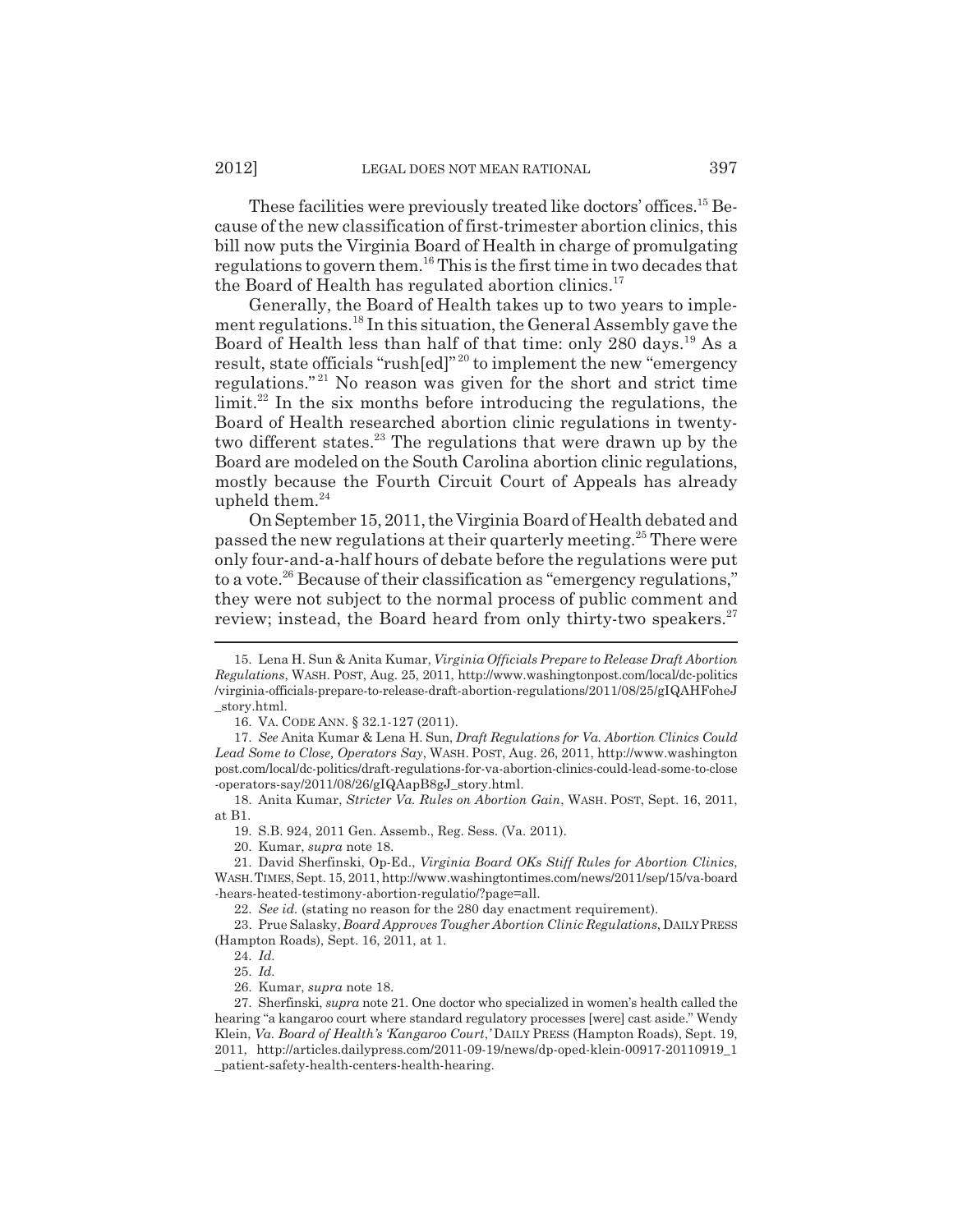During this time, eighteen amendments were suggested, but all except for three were rejected.<sup>28</sup> One of the rejected proposals suggested that the Board of Health distinguish between medical abortions, in which patients take a pill that causes abortion, and surgical abortions.29 Many of the suggested changes were rejected because it was said that they went beyond the authority that had been given to the Board.<sup>30</sup>

Following the discussion at the meeting, the Board of Health voted twelve to one in favor of the regulations.<sup>31</sup> They have already been called "some of the toughest in the nation." 32 One of the regulations allows a representative from the Office of Licensure and Certification to enter and inspect abortion clinics unannounced.<sup>33</sup> While there, the representative has access to all records, including medical records. $34$  If, at the time of entry, no one is present who is authorized to provide the representative with the medical records, then an authorized person must arrive at the clinic within an hour.<sup>35</sup> The regulations also require that each abortion clinic create a governing body and enact bylaws.<sup>36</sup>

Because the regulations were not passed in the way that regular, non-emergency regulations usually are, $37$  they are not final at this time. Before these regulations go into effect, they must be approved by both the Attorney General's office and by the Governor.<sup>38</sup> They are expected to go into effect in January of 2012.<sup>39</sup> After that, the Board of Health returns to the drawing board to create permanent regulations.40

This Note explores the implications of Attorney General Cuccinelli's official advisory opinions and the regulations of the Virginia Board of Health that occurred as a result of his opinions. It begins with an overview of background information necessary to understand the consequences of Attorney General Cuccinelli's opinions, considering past and current Virginia regulation of abortions

39. *Id.*

<sup>28.</sup> Salasky, *supra* note 23.

<sup>29.</sup> *Id.*

<sup>30.</sup> *Id.*

<sup>31.</sup> *Id.* at 1.

<sup>32.</sup> Kumar, *supra* note 18.

<sup>33. 12</sup> VA. ADMIN. CODE §§ 5-412-100, 110 (2012).

<sup>34.</sup> *Id.* § 5-412-110(B).

<sup>35.</sup> *Id.* § 5-412-110(C).

<sup>36.</sup> *Id.* § 5-412-140.

<sup>37.</sup> *See* Kumar, *supra* note 18.

<sup>38.</sup> Hugh Lessig, *Reaction Mixed to New Abortion Rules*, DAILY PRESS (Hampton Roads), Sept. 16, 2011, http://articles.dailypress.com/2011-09-16/news/dp-nws-abortion -regs-follo-20110916 \_1\_new-abortion-rules-abortion-providers-first-trimester-abortions.

<sup>40.</sup> *Id.*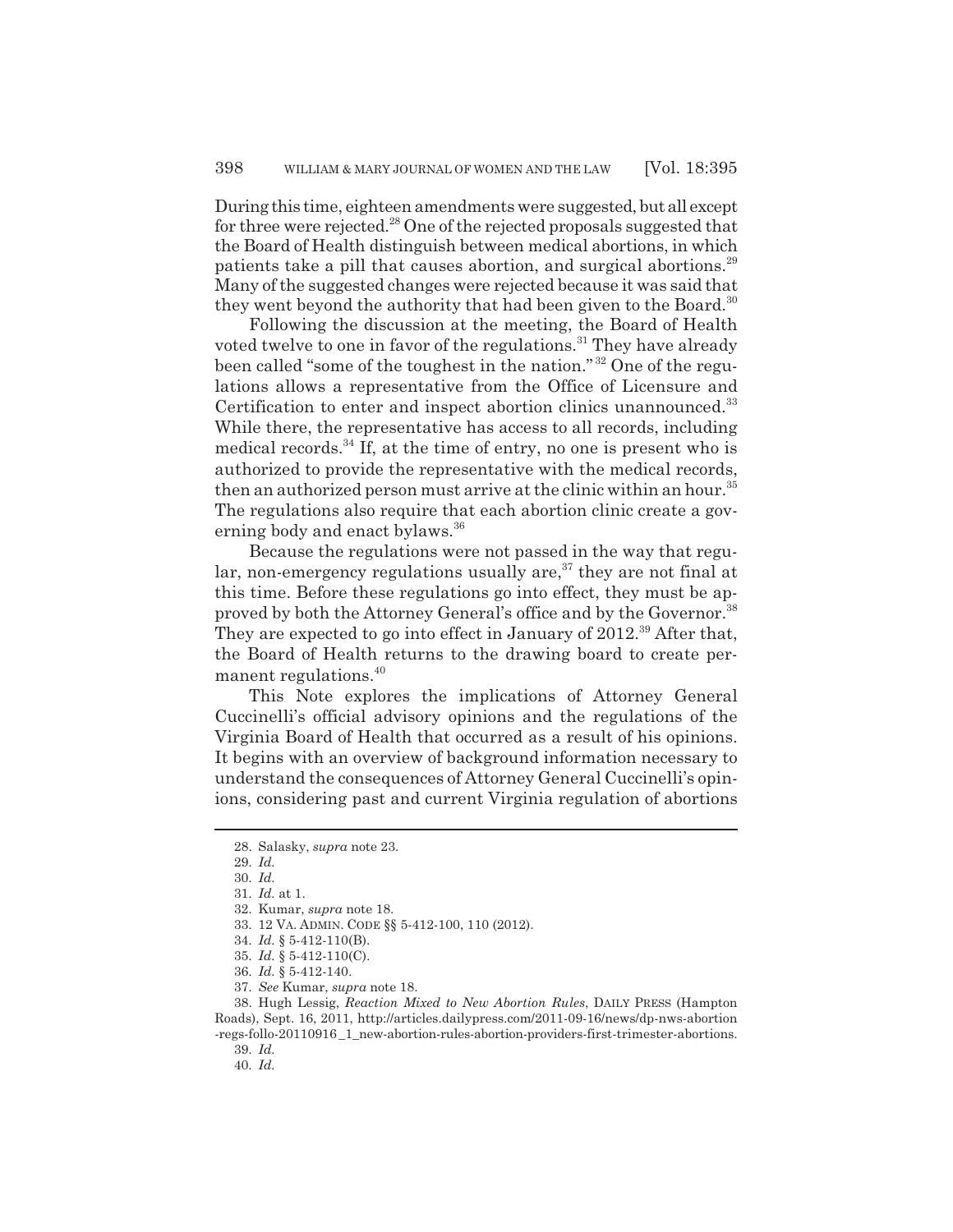and an overview of the regulations in South Carolina, including the case upholding their regulations: *Greenville Women's Clinic v. Bryant*. 41 It then continues with a discussion of whether the regulation of abortion clinics in Virginia would be constitutional under the standards currently in place under *Planned Parenthood v. Casey*. 42 After concluding that such regulations would be constitutional, in the same way that the Fourth Circuit Court of Appeals found the South Carolina regulations in *Greenville Women's Clinic* to be constitutional, this Note explores the practical effects that such regulations would create in Virginia if they were put into place. Those practical effects include the lack of availability of abortion clinics and the increased costs of abortion that would be passed on to women. Ultimately, this Note concludes that although regulations imposing restrictions on first-trimester abortion providers would most likely be held constitutional in the Fourth Circuit Court of Appeals, the negative practical effects of implementing such stringent regulations on first-trimester abortion clinics outweigh any positive effect that those regulations would have on the safety of a woman undergoing an abortion.

#### I. BACKGROUND

#### *A. The Effects of Official Opinions of the Virginia Attorney General*

These regulations began as a result of Attorney General Cuccinelli's advisory opinions in August 2010. The Attorney General has the ability to issue advisory opinions on various legal issues when requested in writing by one of many members of the state government.43 Governors, members of the General Assembly, judges, Commonwealth's Attorneys, court clerks, sheriffs, and heads of a state board or department can request advisory opinions from the Attorney General.<sup>44</sup> Unless the opinion is requested by the Governor or a member of the General Assembly, the subject of the question must be directly related to the duties of the official making the request.<sup>45</sup>

The opinions issued by the Attorney General are advisory opinions and carry no binding force, in contrast to the opinions of a court

<sup>41.</sup> Greenville Women's Clinic v. Bryant, 222 F.3d 157, 175 (4th Cir. 2000), *cert. denied,* 531 U.S. 1191 (2001).

<sup>42.</sup> Planned Parenthood of Se. Pa. v. Casey, 505 U.S. 833, 834 (1992).

<sup>43.</sup> VA. CODE ANN. § 2.2-505(A) (2010).

<sup>44.</sup> *Id.*

<sup>45.</sup> *Id.* § 2.2-505(B).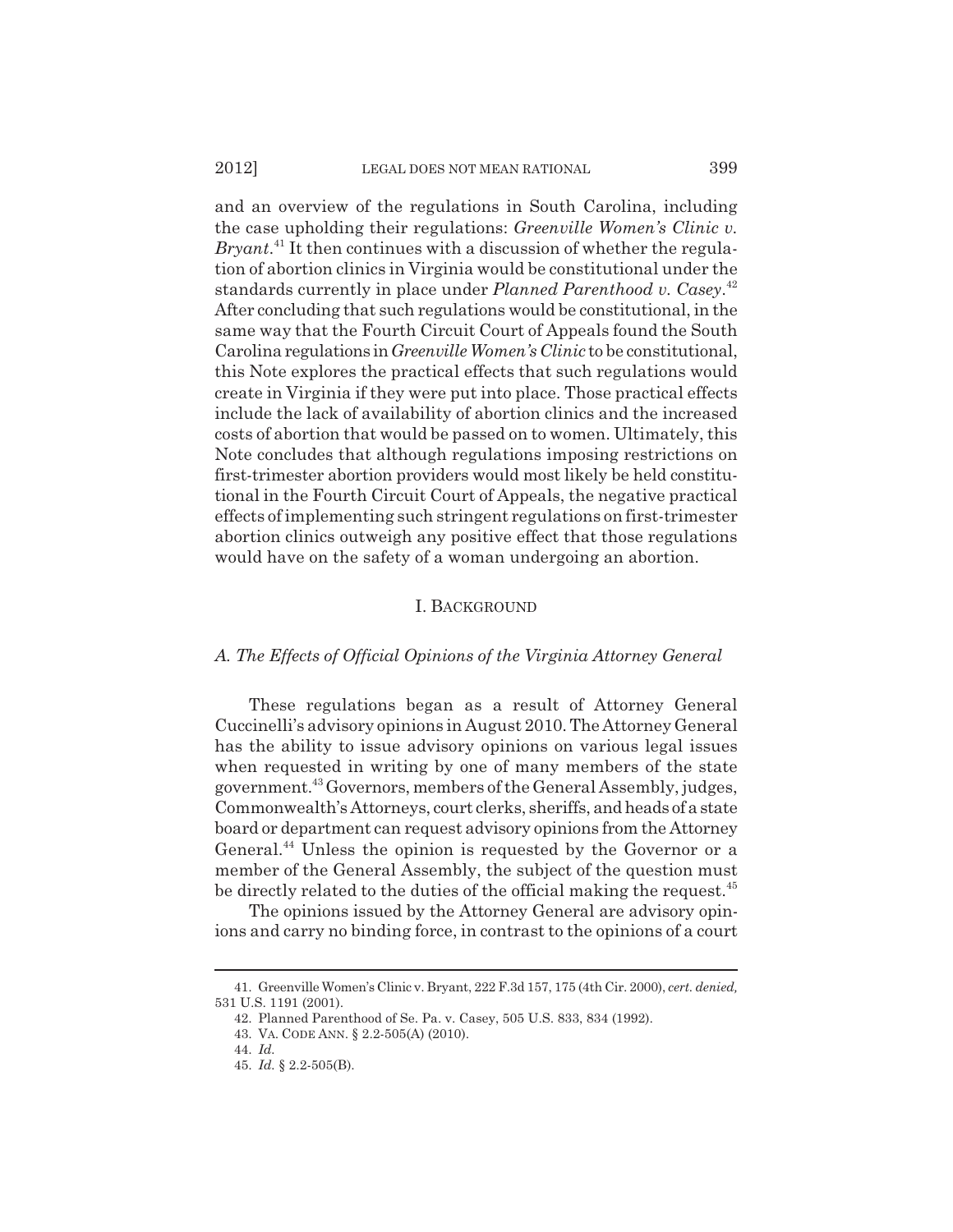of law.46 They simply represent what the Attorney General believes is the present state of the law based on a review of currently existing law.<sup>47</sup> This understanding can be based on any source of law, including statutes, court opinions, and federal and state constitutions.<sup>48</sup> Because advisory opinions have no binding force, the Board of Health's regulations did not have to follow Attorney General Cuccinelli's opinion, and he could not have required the Board of Health to enact them.

#### *B. Past and Current Virginia Regulation of Abortion Clinics*

Although Virginia has a long history of regulating abortion, that regulation has not endured many changes.49 The first abortion statute, enacted in 1848, prohibited abortion altogether unless it was done to preserve the life of the mother.<sup>50</sup> If the abortion was performed before quickening,<sup>51</sup> it was a misdemeanor, but if it was performed after quickening, it was a felony.52 Within fifty years, Virginia eliminated the distinction made at quickening, and all abortions were classified as felonies unless they were performed "in good faith, with the intention of saving the life of [the pregnant] woman or [her unborn] child." 53 This remained the law until Virginia enacted a version of the Model Penal Code, which prohibited abortion unless performed in a hospital and done to protect the life or health of the mother, unless the child would be born with mental or physical defect, or unless the pregnancy was a result of rape or incest.54 Following *Roe*, Virginia modified its abortion statute to adopt the trimester framework expressed in the court opinion.55 This is the current state of Virginia's abortion legislation.<sup>56</sup>

There are different requirements and prohibitions on pregnant women and abortion providers depending on the trimester of

<sup>46.</sup> Kumar, *supra* note 8, at A4.

<sup>47.</sup> *Id.*

<sup>48.</sup> *Official Opinions*,KENNETH T.CUCCINELLI,ATT'Y GEN. OF VA., http://www.oag.state .va.us/Opinions and Legal Resources/OPINIONS/index.html (last visited Feb. 13, 2012).

<sup>49.</sup> PAUL BENJAMIN LINTON, ABORTION UNDER STATE CONSTITUTIONS: A STATE-BY-STATE ANALYSIS 533–38 (2008).

<sup>50.</sup> *Id.* at 537 (citation omitted).

<sup>51.</sup> Quickening is the first recognizable movement of a fetus in the uterus, which usually occurs between the sixteenth and eighteenth week of pregnancy. Roe v. Wade, 410 U.S. 113, 132 (1973) (citation omitted).

<sup>52.</sup> LINTON, *supra* note 49, at 537.

<sup>53.</sup> *Id.* at 537–38 (alteration in original) (citation omitted).

<sup>54.</sup> *Id.* at 533–34 (citation omitted).

<sup>55.</sup> *Id.* at 538.

<sup>56.</sup> *See* VA. CODE ANN. § 18.2-73 (2010) (second-trimester abortions); VA. CODE ANN.

<sup>§ 18.2-74 (2010) (</sup>third-trimester abortions).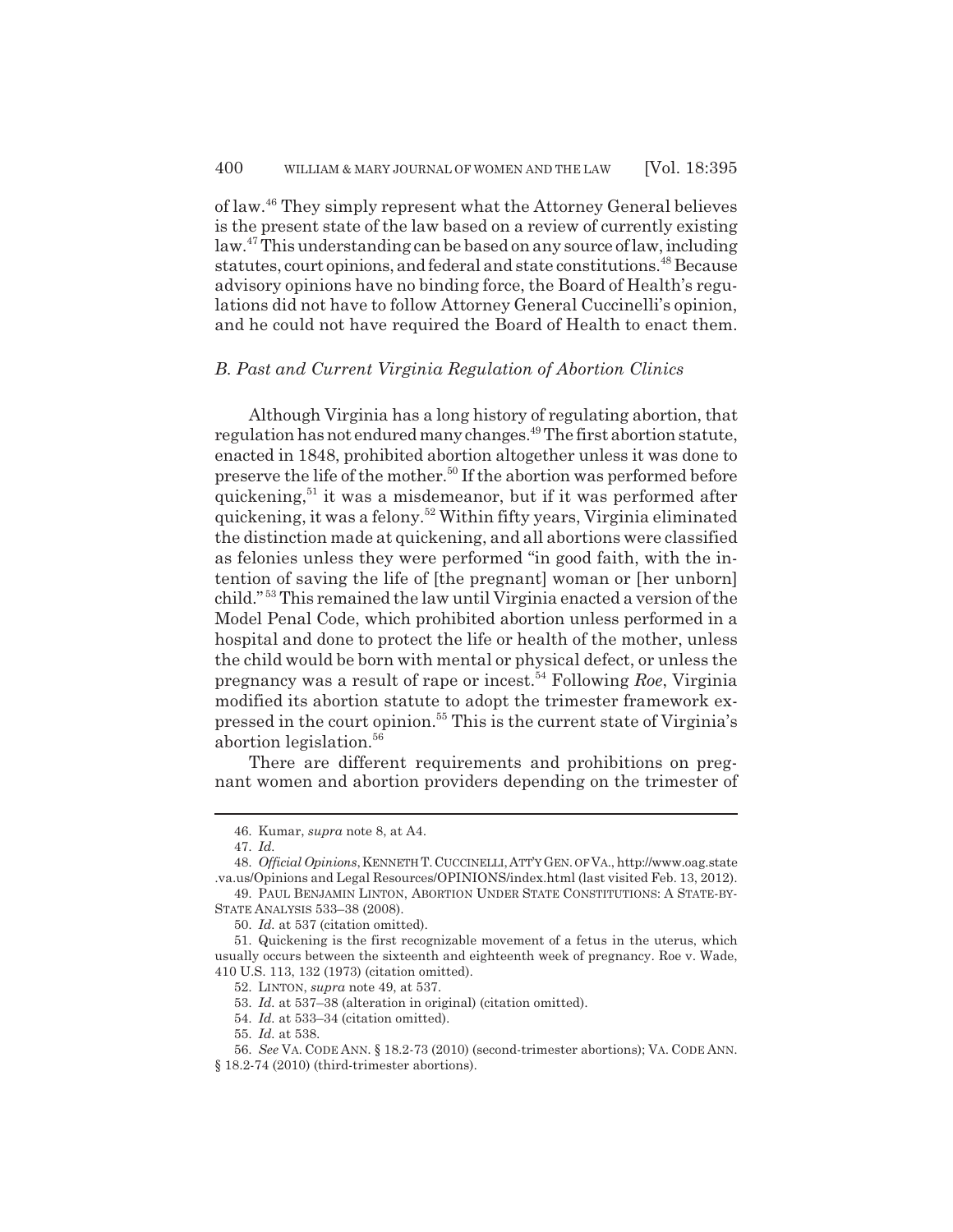pregnancy.57 Notwithstanding any of the statutory requirements, a licensed physician can perform an abortion when, in his or her professional opinion, doing so is necessary to save the life of the pregnant woman.58 This is true in any trimester of pregnancy.59

A pregnancy in the third trimester can only be aborted if the mother's physician and two other physicians (all three licensed by the Board of Medicine to practice medicine and surgery) certify that, in their medical opinion, the "continuation of the pregnancy is likely to result in the death of the woman or substantially and irremediably impair the mental or physical health of the woman." 60 There is no provision about the health of the child. $61$  Additionally, the abortion must be performed in either "a hospital licensed by the Virginia State Department of Health [or in a hospital that is] operated by the Department of Behavioral Health and Developmental Services." <sup>62</sup> If the fetus is viable after the procedure, measures for life support must be present and utilized.<sup>63</sup>

The requirements for abortion during the second trimester of pregnancy are less stringent than those for abortions during the third trimester.<sup>64</sup> Like third-trimester abortions, second-trimester abortions must be performed in a hospital licensed by the State Department of Health or operated by the Department of Behavioral Health and Departmental Services.65 All second-trimester abortions must be performed by a physician licensed by the Board of Medicine to practice medicine and surgery.<sup>66</sup> There is no requirement that continuation of the pregnancy cause serious physical harm to, or death of, the mother in order for a physician to be able to perform the procedure, nor does it require three separate physicians to examine the woman before the procedure, as the requirements for third-trimester abortions dictate. $67$ There is also no requirement for life support procedures to be present and utilized if there is a chance of viability of the fetus.<sup>68</sup> The only

<sup>57.</sup> VA. CODE ANN. § 18.2-73 (2010) (second-trimester abortions); VA. CODE ANN. § 18.2-74 (2010) (third-trimester abortions).

<sup>58.</sup> VA. CODE ANN. § 18.2-74.1 (2010).

<sup>59.</sup> *Id.* § 18.2-72 (first-trimester abortions); *id.* § 18.2-73 (second-trimester abortions); *id.* § 18.2-72-4 (third-trimester abortions).

<sup>60.</sup> *Id.* § 18.2-74(b).

<sup>61.</sup> *See id.* § 18.2-72-4 (2010) (listing abortion procedures for the third trimester with no mention of the health of the child).

<sup>62.</sup> *Id.* § 18.2-74(a).

<sup>63.</sup> *Id.* § 18.2-74(c).

<sup>64.</sup> VA. CODE ANN. § 18.2-73 (2010).

<sup>65.</sup> *Id.*

<sup>66.</sup> *Id.*

<sup>67.</sup> *Id.* § 18.2-74.

<sup>68.</sup> *Id.* § 18.2-73.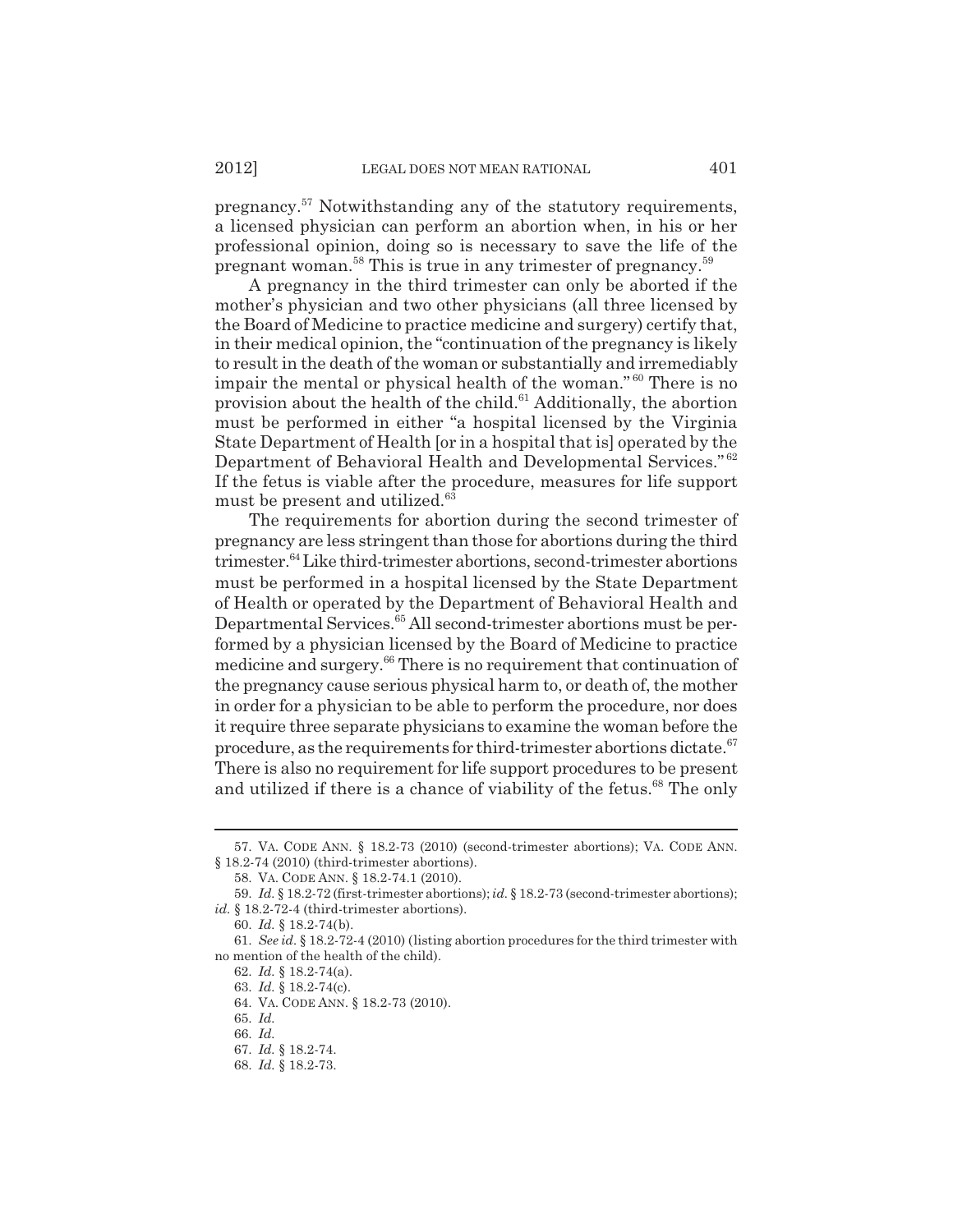substantive requirements for second-trimester abortions are that the doctor performing the procedure is licensed and that the procedure be performed in a licensed hospital.<sup>69</sup>

Abortions performed in the second and third trimesters are regulated by statutes passed by the General Assembly and signed into law by the Governor,<sup>70</sup> however, first-trimester abortions are not regulated in the same way.<sup>71</sup> The only provision in the Virginia Code regarding first-trimester abortions is the one that specifically makes them legal when performed by a licensed physician.<sup>72</sup> Before Attorney General Cuccinelli's advisory opinions, the Virginia General Assembly had passed no provisions regarding the regulation of first-trimester abortions.73 The main restrictions of first-trimester abortions are the licensing requirements that the Virginia Board of Health has imposed for all doctors: $74$  the physician performing an abortion is the one who is responsible for a "diagnosis of pregnancy," 75 and the abortion provider must counsel patients and instruct them about abortion procedure and methods of birth control.<sup>76</sup>

In the Commonwealth of Virginia, it is a Class 4 felony for a physician to perform any abortion in violation of the statutory and administrative requirements.77 There are six different classes, or levels of punishment, for felonies in Virginia.78 Class 4 felonies are punishable by imprisonment ranging from two to ten years, and a fine of no more than \$100,000.79 If a natural person, the physician, is charged with a violation of an abortion regulation, he or she is subject to either imprisonment alone or both imprisonment and a fine. $80$ An individual physician must be imprisoned and cannot be punished with just a fine.  $81$  However, if a legal person (not a natural person), such as a hospital or abortion clinic, is charged with such a crime, the court can only impose a fine.  $82$ 

<sup>69.</sup> *Id.*

<sup>70.</sup> *See* VA. CODE ANN. § 18.2-73 (2010) (regulating second-trimester abortions); *id.* § 18.2-74 (regulating third-trimester abortions).

<sup>71.</sup> *Id.* § 32.1-127.

<sup>72.</sup> *Id.* § 18.2-72.

<sup>73.</sup> Cella, *supra* note 9.

<sup>74. 18</sup> VA. ADMIN. CODE § 85-20-120 to -122, 140 (2011).

<sup>75.</sup> *Id.* § 5-410-1270(D).

<sup>76.</sup> *Id.* § 5-410-1270(E).

<sup>77.</sup> VA. CODE ANN. § 18.2-71 (2010).

<sup>78.</sup> *Id.* § 18.2-09.

<sup>79.</sup> *Id.* § 18.2-10(d).

<sup>80.</sup> *Id.* § 18.2-10(g).

<sup>81.</sup> *Id.* However, this likely does not prohibit some alternative sentencing options, such as suspended sentences.

<sup>82.</sup> *Id.*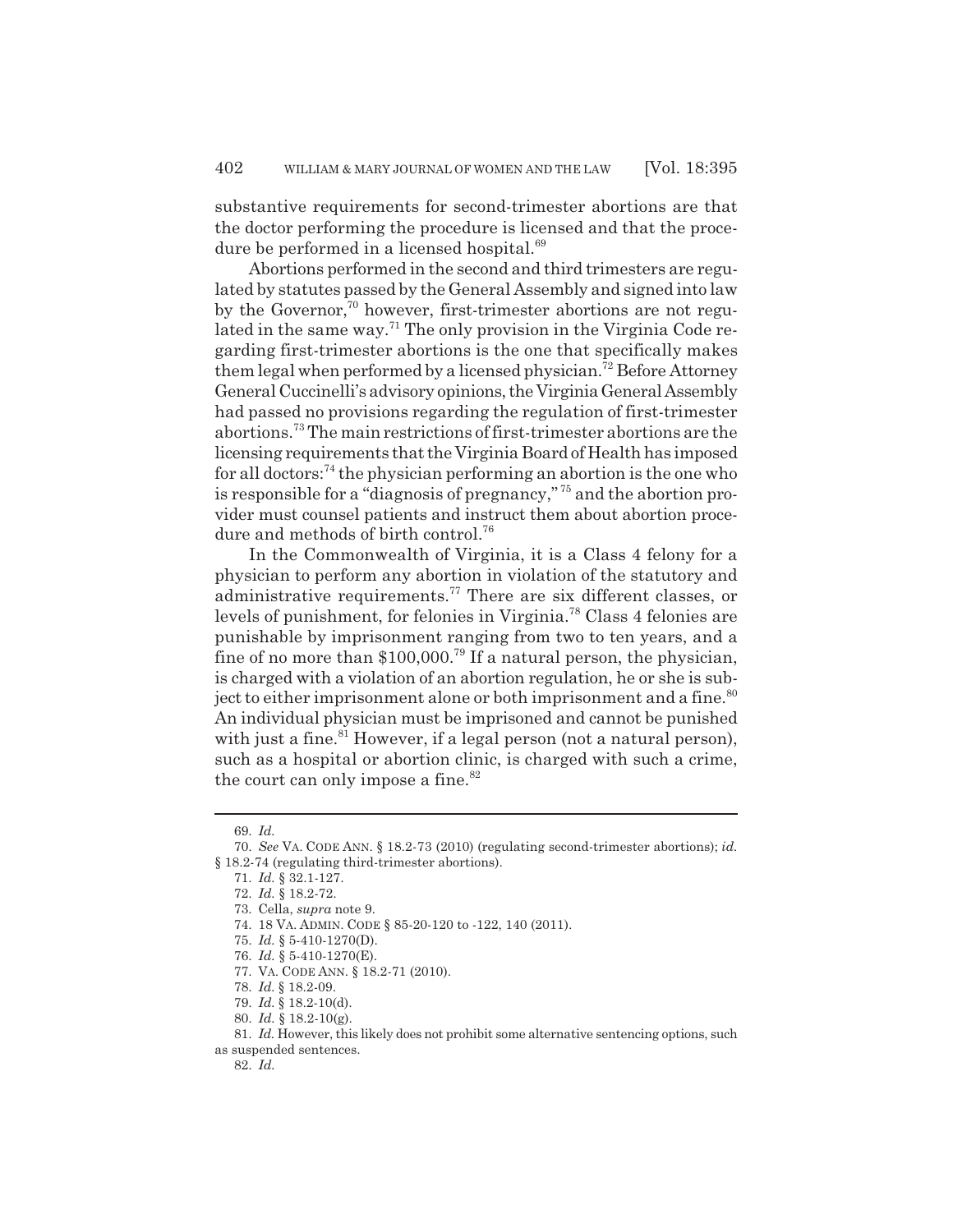Physicians, hospitals, and other medical facilities are not required to admit a patient for the purpose of performing an abortion.<sup>83</sup> This is commonly referred to as a "[c]onscience clause." 84 Any medical professional who submits, in writing, an objection to abortions in general, or to any specific "abortion[] on personal, ethical, moral or religious grounds," is not required to participate in the abortion.<sup>85</sup> Medical professionals or medical facilities that invoke the conscience clause are exempt from any claim of damages resulting from their refusal to perform an abortion.<sup>86</sup>

It is interesting to note that in the Virginia Code, all provisions regarding abortion are included in Title 18.2, the criminal section. $87$ Other medical requirements are located in Title 32.1, Health, if they are in the Virginia Code, or in the Administrative Code of Virginia.<sup>88</sup> The Virginia General Assembly has clearly shown their feelings about abortions by including abortion regulations in the criminal code, rather than in the portion of the Virginia Code that deals with health issues.<sup>89</sup>

Attorney General Cuccinelli's advisory opinions are not the first Virginia Attorney General advisory opinions to deal with the Commonwealth's abortion regulations.<sup>90</sup> Immediately after the United States Supreme Court's *Roe* decision, members of the Virginia legislature became concerned about the possibility of abortion restrictions in the Commonwealth being declared unconstitutional.<sup>91</sup> At the time, Virginia law dictated that all abortions be performed in hospitals.<sup>92</sup> The Attorney General at the time, Andrew Miller, believed that the requirement was overbroad in that it included first-trimester abortions.<sup>93</sup>

89. *See* VA. CODE ANN. § 18.2-71 (2011).

90. OPINIONS OF THE ATTORNEY GENERAL AND REPORT TO THE GOVERNOR OF VIRGINIA: FROM JULY 1, 1972 TO JUNE 30, 1973 2–4 (1973) [hereinafter OPINIONS OF THE ATTORNEY GENERAL].

<sup>83.</sup> VA. CODE ANN. § 18.2-75 (2010).

<sup>84.</sup> *Id.*; Vicki Alexander, *The Future of Reproductive Rights*, *in* REFLECTIONS AFTER CASEY: WOMEN LOOK AT THE STATUS OF REPRODUCTIVE RIGHTS IN AMERICA 3, 3 (Dorothy M. Zellner & Nancy Scerbo eds., 1993) [hereinafter REFLECTIONS AFTER CASEY].

<sup>85.</sup> VA. CODE ANN. § 18.2-75 (2010).

<sup>86.</sup> *Id.*

<sup>87.</sup> *Id.* § 18.2-71 (2011) (listing the regulations passed by the Virginia legislature regarding abortion which are located in Title 18.2, Crimes and Offenses Generally, Chapter 4, Crimes against the Person, Article 9, Abortion).

<sup>88.</sup> Regulations made by the Board of Health are in the Administrative Code. *See* VA. CODE ANN. § 32.1-127 (2011); 18 VA.ADMIN.CODE § 85-20-120 (2011) (regulating medical requirements through the Code of Virginia and the Virginia Administrative Code).

<sup>91.</sup> *See id.* at 1 (questioning the Virginia conscience clause which does not require hospitals to admit patients for abortions, nor doctors to perform abortions); *id.* at 2 (questioning Virginia abortion laws, which at the time required that all abortions be performed in a hospital, under the United States Supreme Court's *Roe* decision).

<sup>92.</sup> *Id.* at 3–4 (citing VA. CODE ANN. § 18.1-62.1(b) (1973)).

<sup>93.</sup> *Id.* at 4.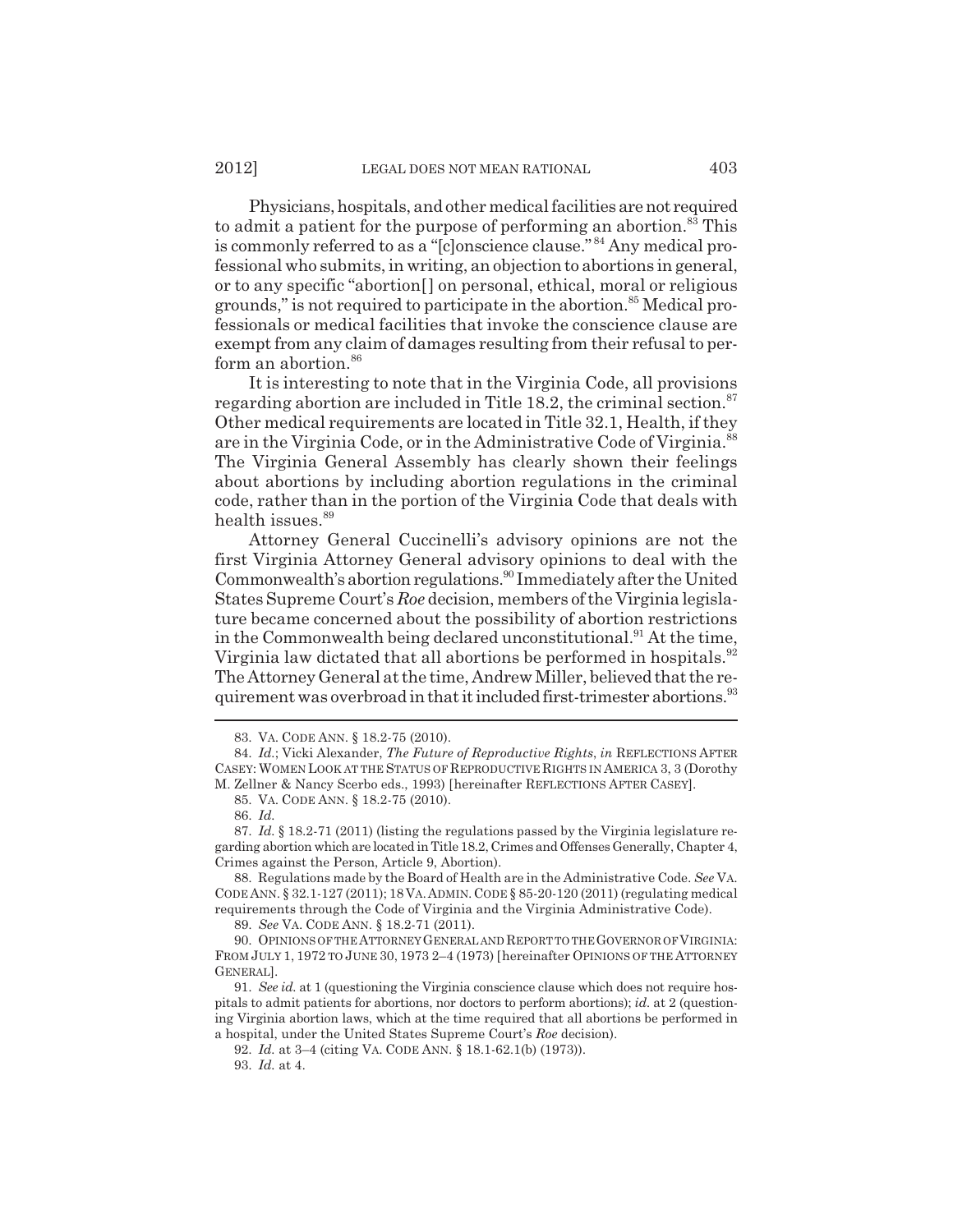He stated that "the result [of this opinion] is that the decision rests with the physician as to where he wishes to perform the procedure."<sup>94</sup>

The 1973 Attorney General opinion indicates that there was a point in Virginia history at which the Attorney General believed that the Commonwealth could not require that first-trimester abortions be performed in a hospital and could not impose hospital-like regulations on abortion clinics. This opinion is directly contrary to the current opinion of Attorney General Cuccinelli. Still, one must remember that these opinions are only advisory and do not create law.<sup>95</sup> Unlike court decisions, they do not have binding force,  $96$  so any reference to such an opinion in a court is likely to be dismissed. Attorney General Miller's opinion was also made immediately after the *Roe* decision.<sup>97</sup> As discussed below, the trimester test from *Roe* has been replaced with a broader "undue burden" test by *Casey*. 98 The two attorney generals from different times obviously disagree about the constitutionality of the regulations,<sup>99</sup> but the different controlling constitutional tests at the time could be responsible for this difference in opinion.

### *C. South Carolina Regulation of Abortion Providers, Including* Greenville Women's Clinic v. Bryant

South Carolina health laws are seemingly more involved than those that were in place in Virginia; an entire Chapter of the South Carolina Code is devoted specifically to abortion.<sup>100</sup> South Carolina defines abortion as:

the use of an instrument, medicine, drug, or other substance or device with intent to terminate the pregnancy of a woman known to be pregnant for reasons other than to increase the probability of a live birth, to preserve the life or health of the child after live birth, or to remove a dead fetus.<sup>101</sup>

Instead of making an exception for abortion procedures performed for the purpose of saving a pregnant woman's life, as Virginia has

<sup>94.</sup> *Id.*

<sup>95.</sup> Kumar, *supra* note 8.

<sup>96.</sup> *Id.*

<sup>97.</sup> OPINIONS OF THE ATTORNEY GENERAL, *supra* note 90, at 1.

<sup>98.</sup> Planned Parenthood of Se. Pa. v. Casey, 505 U.S. 833, 878 (1992).

<sup>99.</sup> *Compare* 2010 Op. Va. Att'y Gen. No. 10-012, *supra* note 1 (declaring that regulations on abortion clinics that would regulate them in a way similar to hospitals is constitutional), *with* OPINIONS OF THE ATTORNEY GENERAL, *supra* note 90, at 2 (declaring that a regulation that requires first-trimester abortions to be performed in hospitals is unconstitutional).

<sup>100.</sup> S.C. CODE ANN. § 44-41 (2010).

<sup>101.</sup> *Id.* § 44-41-10.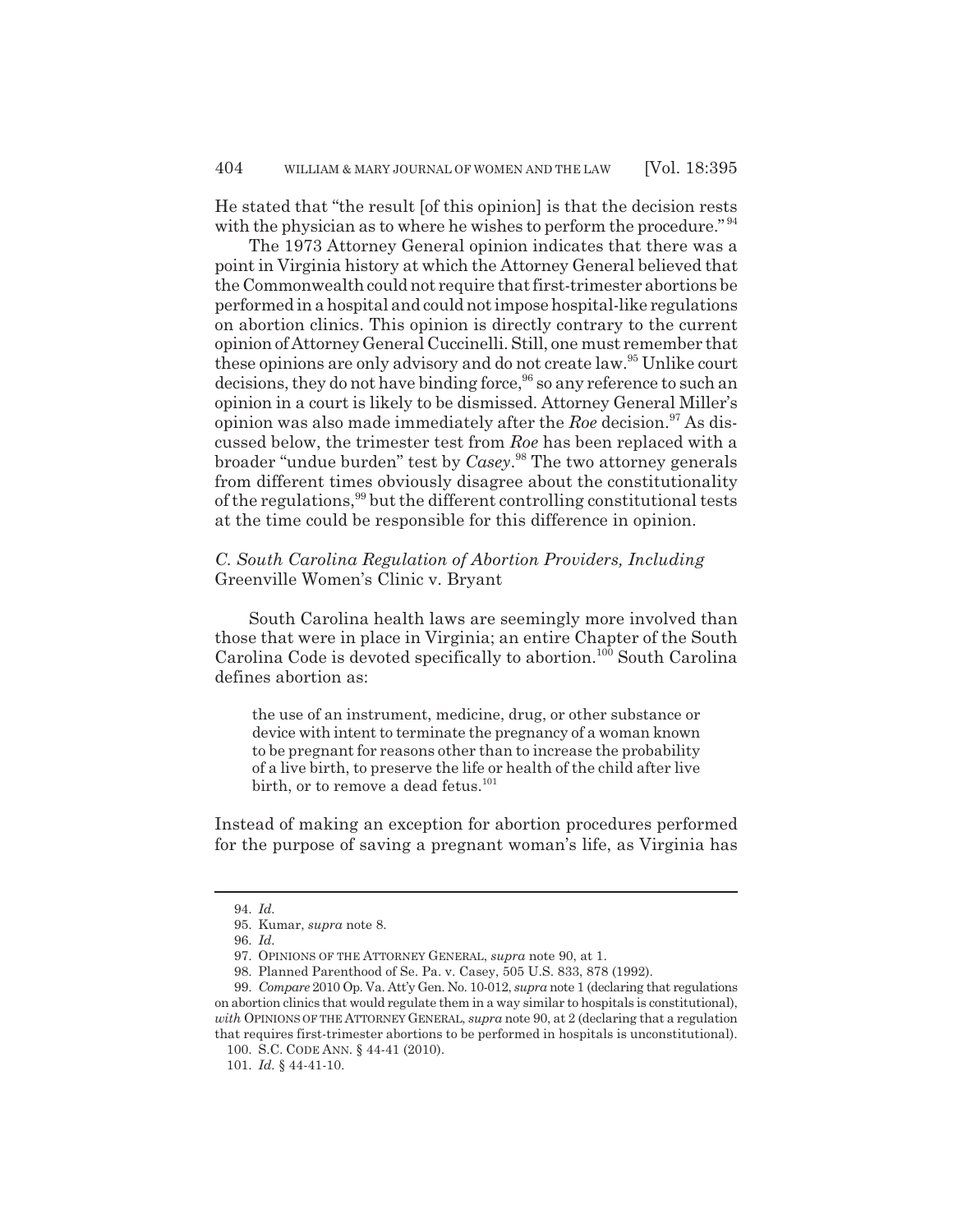done,102 the South Carolina Code exempts such procedures from the definition of abortion altogether.<sup>103</sup>

Similar to Virginia, South Carolina separates abortions into trimesters and has different requirements for each trimester.<sup>104</sup> The South Carolina abortion regulations build upon each other, in that each trimester has stricter regulations, but includes the regulations for the previous trimester.<sup>105</sup> Statutorily, abortion is legal in the first trimester if performed by a licensed physician with the consent of the pregnant woman and the abortion is in the physician's "professional medical judgment."106 The South Carolina Department of Health and Environmental Control (SCDHEC) then has the power to license and certify facilities in which abortions are performed.107 The regulations instituted by the SCDHEC are very detailed and concise.<sup>108</sup> They include requirements for licensing, administration, record keeping, training and supervision of all employees (not just those directly involved in the procedure), patient admissions criteria, drug storage, laboratories, emergency care, utensils that must be kept in each procedure room, storage of medical records and reports, periodic staff meetings, maintenance of the building, laundry, housekeeping, and design and construction of buildings.<sup>109</sup> These regulations are so detailed that they require abortion clinics to have mandatory fire drills every three months and to keep outside areas free of weeds.<sup>110</sup>

In South Carolina, abortions in the second trimester of pregnancy must be performed in a hospital or a clinic that is certified by the SCDHEC.<sup>111</sup> Abortions performed in the third trimester have many additional requirements. Notably, the abortion must be performed in a hospital.<sup>112</sup> If the pregnant woman is married and living with her husband, the husband must consent to the abortion.<sup>113</sup> The

110. Greenville Women's Clinic v. Bryant, 66 F. Supp. 2d. 691, 703 (D.S.C. 1999), *rev'd*, 222 F.3d 157 (4th Cir. 2000).

<sup>102.</sup> VA. CODE ANN. § 18.2-74.1 (2010).

<sup>103.</sup> S.C. CODE ANN. § 44-41-10(a) (2010).

<sup>104.</sup> *Id.* § 44-41-20.

<sup>105.</sup> *Id.*

<sup>106.</sup> *Id.* § 44-41-20(a).

<sup>107.</sup> *Id.* § 44-41-70.

<sup>108.</sup> S.C. CODE ANN. REGS. 61-12 (2010).

<sup>109.</sup> *Id.*

<sup>111.</sup> S.C. CODE ANN. § 44-41-20(b) (2010).

<sup>112.</sup> *Id.* § 44-41-20(c).

<sup>113.</sup> *Id.* The United States Supreme Court declared a similar requirement unconstitutional when the requirement applied to all trimesters of pregnancy. Planned Parenthood of Se. Pa. v. Casey, 505 U.S. 833, 837, 844 (1992). The South Carolina legislation would likely be distinguished because it applies only in the third trimester, as opposed to throughout pregnancy, and thus the state has a strong interest in the potentiality of human life and can go so far as to prohibit abortion except in cases where the pregnancy "endanger[s] the woman's life or health." *Id.* at 846.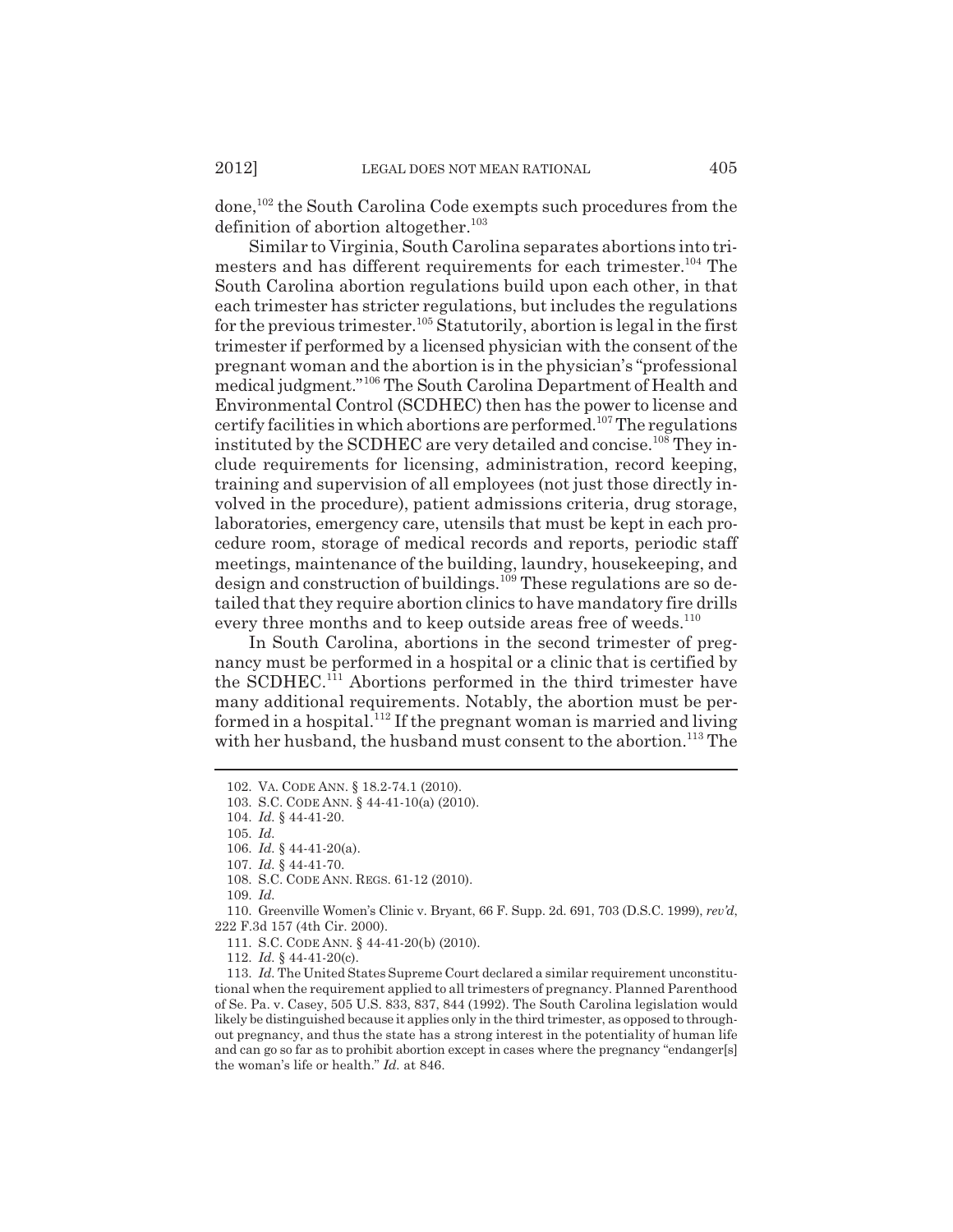abortion must be necessary to "preserve the life or health of the woman," as certified in writing, based upon the medical judgment of two physicians, the attending physician and a consulting physician, who are not related, and who are not engaged in private practice together.<sup>114</sup> If the reason for the abortion is to preserve the mental health of the woman, an additional certification is required from a psychiatrist who is not related to or engaged in private practice with the attending physician. $115$ 

Similar to Virginia, South Carolina has a conscience clause, which allows hospitals and clinics to refuse to admit patients for the purpose of an abortion and exempts such hospitals from civil liability for such refusals.<sup>116</sup> This conscience clause applies only to private or non-governmental hospitals and clinics, but it prohibits *all* hospitals and clinics "from refus[ing] an emergency admittance."117 South Carolina also allows medical professionals of any kind to exempt themselves from performing or assisting in an abortion if they object in writing.118 A medical professional does not need to give a reason for his or her objection.119 Additionally, no medical professional can "be dismissed, suspended, demoted, or otherwise disciplined or discriminated against" because of his or her decision to not perform or assist in an abortion. $120$ 

*Greenville Women's Clinic v. Bryant*<sup>121</sup> involved a challenge to the South Carolina regulations for abortion clinics in which secondtrimester or five or more first-trimester abortions are performed.<sup>122</sup> The regulations in question were the various first-trimester requirements discussed above.123 After listing the various provisions in the regulations, continuing for seven pages,<sup>124</sup> the District Court held that the SCDHEC regulations were unconstitutional because they violated the Due Process and the Equal Protection Clauses.125 The court found that the regulations treat abortion physicians and clinics differently than other physicians and medical facilities by imposing requirements

<sup>114.</sup> S.C. CODE ANN. § 44-41-20(c) (2010).

<sup>115.</sup> *Id.*

<sup>116.</sup> *Id.* § 44-41-40. 117. *Id.*

<sup>118.</sup> *Id.* § 44-41-50(a).

<sup>119.</sup> *Id.*

<sup>120.</sup> S.C. CODE ANN § 44-41-50(c) (2010).

<sup>121.</sup> Greenville Women's Clinic v. Bryant, 222 F.3d 157 (4th Cir. 2000), *cert. denied*, 531

U.S. 1191 (2001). 122. *Id.*

<sup>123.</sup> *See supra* text accompanying notes 104–107.

<sup>124.</sup> Greenville Women's Clinic v. Bryant, 66 F. Supp. 2d 691, 698–704 (D.S.C. 1999), *rev'd*, 222 F.3d 157 (4th Cir. 2000).

<sup>125.</sup> *Id.* at 691, 744–45.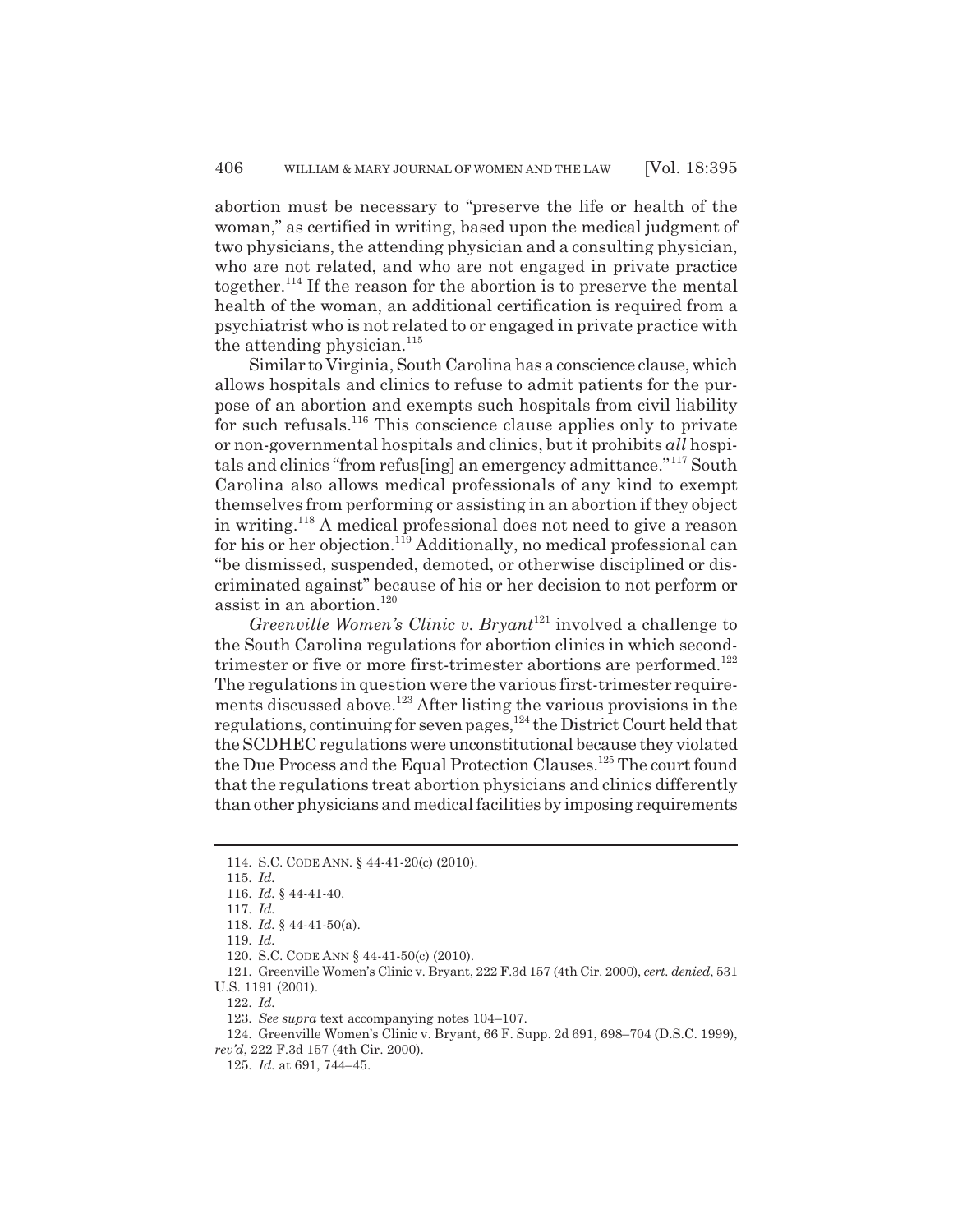on them that are not imposed on other medical facilities or on firsttrimester abortion providers that perform fewer than five abortions per month.126 Most importantly for this Note, the District Court held that because the SCDHEC put numerous unnecessary requirements on abortion providers, they unduly burdened the fundamental right that all women have to abortion, thus violating the Due Process Clause of the Fourteenth Amendment.<sup>127</sup> The undue burden on women was in the form of increased costs, delays in obtaining abortions, a decrease in the number of abortion clinics (resulting in the need to travel further distances to obtain an abortion), and the possibility of unlimited inspections of clinics.128 Although it was true that the abortion clinics complied with the majority of the regulations and they were good business practice, there were other, inseverable, regulations that went too far.<sup>129</sup>

One of the main pieces of evidence that the court considered was the testimony of doctors who spoke about the effect that the regulations would have on the price of abortions.<sup>130</sup> The court recognized that the proposed regulations would "impose substantial startup costs upon abortion providers in th[e] state, and substantial annual costs to maintain compliance."131 Clinics would have no choice other than to pass the increased price on to women seeking abortions. $132$ Dr. Henshaw, deputy director of research at the Alan Guttmacher Institute in New York,133 testified that a price increase in abortions of only twenty-five dollars can prevent one to two percent of lowincome women seeking an abortion from being able to afford one.<sup>134</sup> Largely because of the testimony of Dr. Henshaw and other doctors, the District Court concluded that the South Carolina regulations on

<sup>126.</sup> *Id.* at 742.

<sup>127.</sup> *Id.* at 695, 735.

<sup>128.</sup> *Id.* at 735–36.

<sup>129.</sup> *Id.* at 695. Some of the detailed regulations provide that abortion clinics must keep their grounds free of grass and weeds, must perform fire drills every three months, and must have a specific number and size of procedure rooms. *Id.* at 703.

<sup>130.</sup> *Greenville Women's Clinic*, 66 F. Supp. 2d at 714 (citing testimony of Dr. Stanley K. Henshaw made via videotaped deposition).

<sup>131.</sup> *Id.* at 717.

<sup>132.</sup> *Id.*

<sup>133.</sup> Dr. Henshaw's job consists of conducting family planning and abortion studies. *Id.* at 714.

<sup>134.</sup> *Id.* (citing the testimony of Dr. Stanley K. Henshaw, made via videotaped deposition). At the time, an abortion cost between \$325 and \$480 depending on many factors, including how far along the woman was in the pregnancy. These regulations would increase the cost of abortion services at Charleston Women's Medical Clinic, Inc. from \$36.48 to \$75.03, at Palmetto State Medical Center from \$93.09 to \$170.39, at Greenville Women's Clinic from \$22.68 to \$32.39, and at Dr. William Lynn's Practice, from \$115.67 to \$367.50. *Id.* at 717.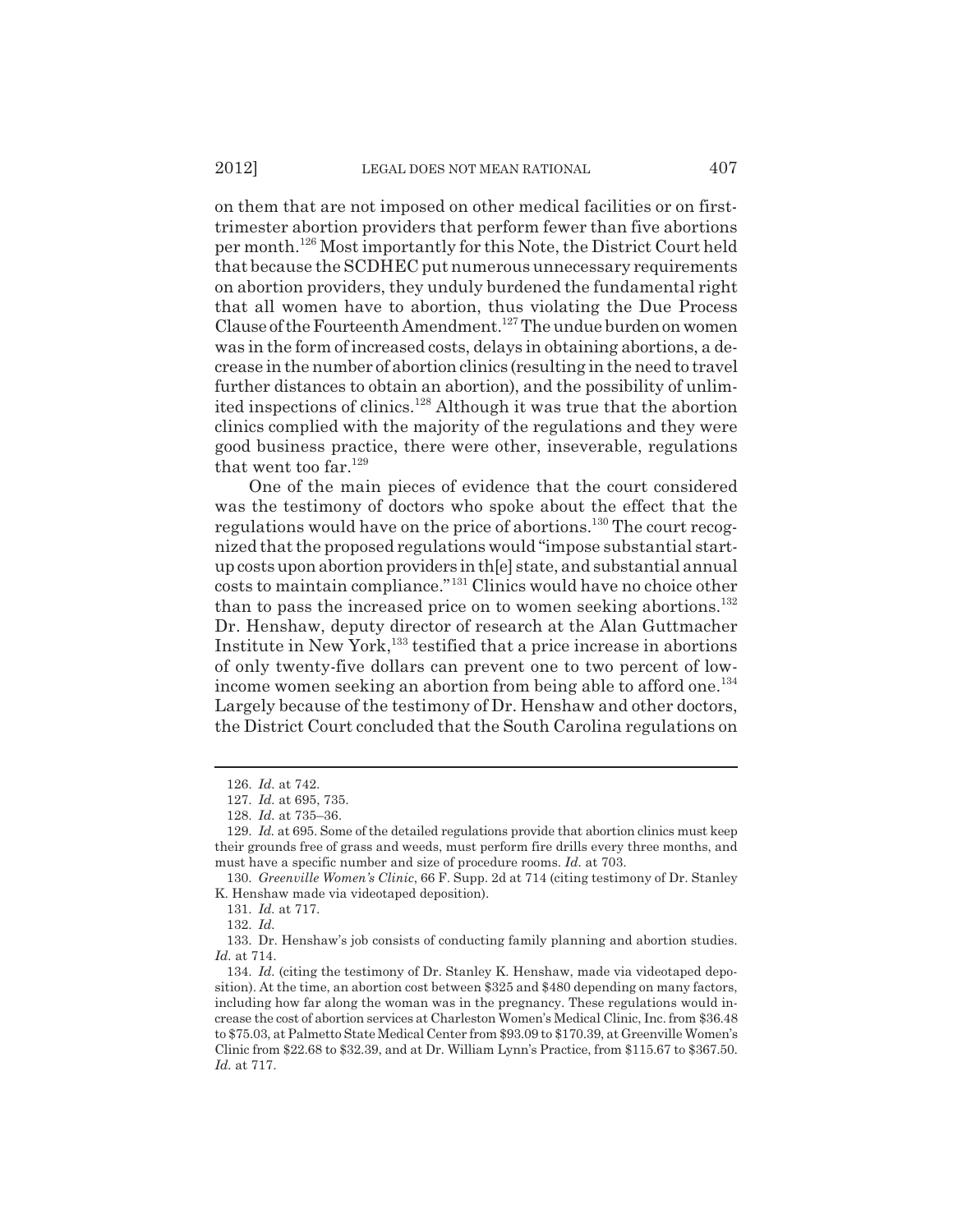first-trimester abortion clinics placed an unconstitutional "undue burden"<sup>135</sup> on a woman's right to an abortion.<sup>136</sup>

On appeal, the Court of Appeals for the Fourth Circuit reversed, finding the price increase to abortions to be incidental and modest when considering the State's purported purpose of protecting the health of women<sup>137</sup> who undergo abortions.<sup>138</sup> Directly contrary to the testimony of Dr. Henshaw, the court found that:

there is no evidence that the ability of any woman to obtain an abortion or to decide to obtain an abortion would be frustrated by these particularized costs. To conclude that any of the figures in this case would place an obstacle in the path of a woman's right to choose to have an abortion would necessitate the formulation of an arbitrary cost threshold beyond which a price increase may not pass. This would irrationally hamstring the State's effort to raise the standard of care in certain abortion clinics, the procedures and facilities of which do not adequately safeguard the health of their patients, simply because the clinics' performance falls so far below appropriate norms that the expense of upgrading their practices and equipment exceeds the arbitrarily defined amount.<sup>139</sup>

The court of appeals seemed to ignore the practical effects of what the regulations might do, and according to Dr. Henshaw would do, to a woman's ability to get an abortion. Instead, the court required a more concrete and concise showing of the effects of such regulations on the ability of a woman to have an abortion with respect to cost.<sup>140</sup> The court of appeals was not satisfied with the "estimates by 'experts'" such as Dr. Henshaw.<sup>141</sup> The court required actual "data from South Carolina patients about the impact that particular costs had on their decision to seek an abortion."142 Any and all expert testimony about the effects of the costs of the regulations was characterized as mere anticipation, and the court stated that this "is generally not an appropriate basis on which to strike down statutes and regulations."<sup>143</sup>

<sup>135.</sup> The undue burden test determines whether a state has imposed regulations that have substantially burdened a woman's right to an abortion. Planned Parenthood of Se. Pa. v. Casey, 505 U.S. 833, 877 (1992); *see infra* notes 184–89 and accompanying text.

<sup>136.</sup> *Greenville Women's Clinic*, 66 F. Supp. 2d at 695, 735.

<sup>137.</sup> Of first-trimester abortions, only one-half of one percent result in complications requiring any kind of hospitalization or surgery. Hinkle, *supra* note 7.

<sup>138.</sup> Greenville Women's Clinic v. Bryant, 222 F.3d 157, 171 (4th Cir. 2000), *cert. denied*, 531 U.S. 1191 (2001).

<sup>139.</sup> *Id.*

<sup>140.</sup> *Id.* at 164.

<sup>141.</sup> *Id.*

<sup>142.</sup> *Id.*

<sup>143.</sup> *Id.*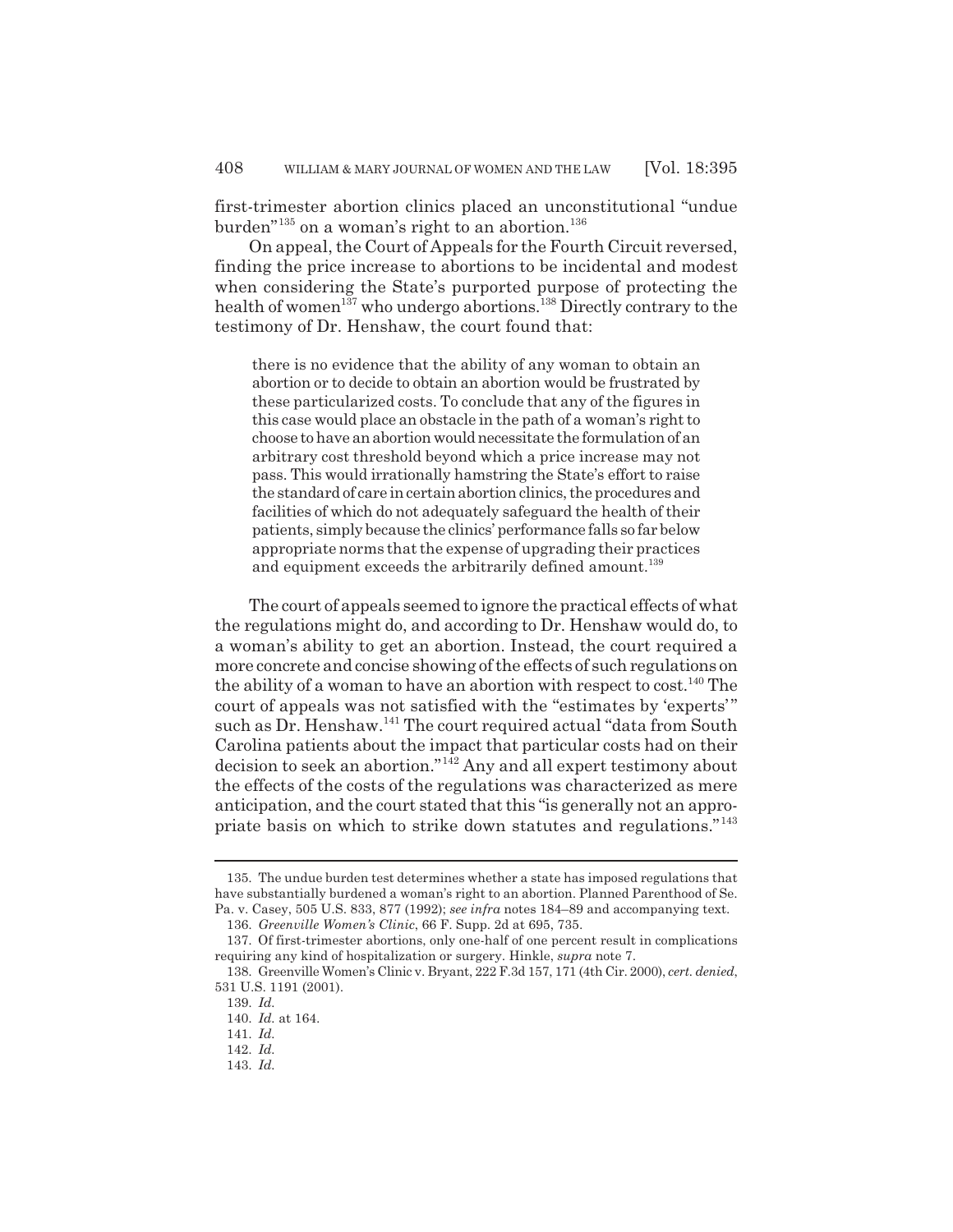This suggests that the Fourth Circuit Court of Appeals, the court to which Virginia federal cases are appealed,<sup>144</sup> will not sustain a facial challenge to an abortion regulation before it goes into effect as was done in *Greenville Women's Clinic*. 145 Rather, the court seems to require a challenged regulation to go into effect to hear actual data about the effects the regulation has had on the ability of a woman to get an abortion.

Another reason the court of appeals reversed the District Court in *Greenville Women's Clinic* is that the regulations put in place in South Carolina tracked published national medical standards and guidelines for outpatient facilities.<sup>146</sup> The organizations that published these guidelines included the American Institute of Architects, the American College of Obstetricians and Gynecologists, Planned Parenthood, and the National Abortion Federation.<sup>147</sup> Although the abortion clinics argued that compliance with these guidelines is not required—they are only recommendations—and that following these guidelines is not a necessity to improving the health of abortion patients or the probability of a safe and successful abortion, the court found these arguments unconvincing.<sup>148</sup> Instead, the court found that by following the recommendations put forth by these groups, the SCDHEC was ensuring that abortions would be safer for the women who undergo the procedure and would be "performed by medically competent personnel."149 This was true even though the South Carolina regulations exceeded the standards put forth by these various medical groups.150 Before these regulations were put into place, there were fourteen abortion clinics in South Carolina.<sup>151</sup> Only three remained after the regulations.<sup>152</sup>

#### *D. Abortion Regulation in Other States*

There are other states that have dealt with abortion regulations which have produced effects similar to those in South Carolina. The Fifth Circuit Court of Appeals applied reasoning similar to that used

<sup>144.</sup> *Official Court of Appeals Websites*, FINDLAW, http://www.findlaw.com/10fedgov /judicial/appeals\_courts\_sites.html (last visited Feb. 13, 2012).

<sup>145.</sup> *Greenville Women's Clinic*, 222 F.3d at 164.

<sup>146.</sup> *Id.* at 167–70.

<sup>147.</sup> *Id.* at 167.

<sup>148.</sup> *Id.* at 169.

<sup>149.</sup> *Id.* at 168 (quoting Akron v. Akron Ctr. for Reproductive Health, 462 U.S. 416, 430 n.12 (1983)).

<sup>150.</sup> *Id.* at 169.

<sup>151.</sup> Sun & Kumar, *supra* note 15.

<sup>152.</sup> *Id.*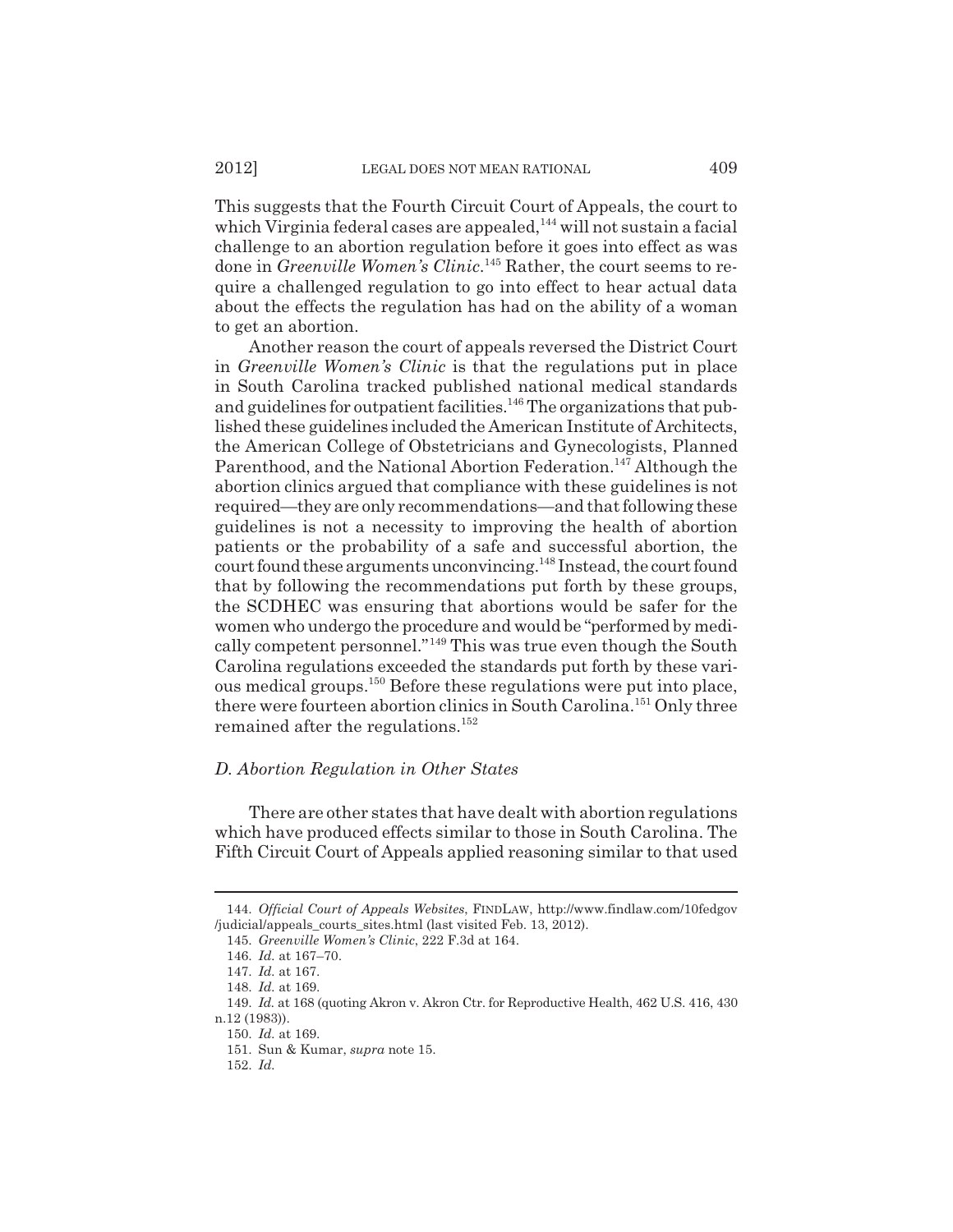by the Fourth Circuit in *Greenville Women's Clinic*. 153 In *Women's Medical Center of Northwest Houston v. Bell*, the challenge was to a Texas statute that required medical offices that are "used primarily for the purpose of performing abortions" to be licensed by the State as an abortion facility.154 Challenges to the statute were not brought under the Due Process Clause, but instead, under the Equal Protection Clause and the void for vagueness doctrine.155 The court held that the regulation is proper if the regulation serves *any* legitimate state goal.156 The state's legitimate goals in this case were protecting patient health and welfare, thus surviving a rational basis review.<sup>157</sup>

There have been some courts that have rejected the Fourth Circuit's reasoning in *Greenville Women's Clinic* with respect to the effect of an increased cost of abortions.<sup>158</sup> The Ninth Circuit is one of these courts.159 It has held that a significant increase in the cost of abortions can constitute an undue burden on the right to have an abortion if it affects a significant number of women.<sup>160</sup> At issue was a statute that required state licensing and regulation of medical facilities that provide five or more first-trimester abortions per month or any second- or third-trimester abortion.<sup>161</sup> The evidence presented indicated that in order to comply with the regulations, the cost to individual abortion clinics would be in the area of "tens of thousands of dollars."162 In order to comply, clinics would be required to purchase cameras for ultrasound machines, hire nurses instead of medical assistants, and pay employees overtime to make follow-up calls on weekends.<sup>163</sup> Because of the regulations, one abortion provider in Arizona could have been forced to close entirely and another clinic was at risk of losing approximately two-thirds of its physicians.<sup>164</sup> Though the court did not decide whether the statute in question posed an undue burden on a woman's ability to get an abortion, the case was remanded for more fact-finding to make a clear determination of the increased cost to women.<sup>165</sup>

<sup>153.</sup> Women's Med. Ctr. of Nw. Hous. v. Bell, 248 F.3d 411, 416 (5th Cir. 2001) (holding that no undue burden was imposed and that benefits sought by state justified increased costs).

<sup>154.</sup> *Id.* at 413–14 (internal quotation marks omitted).

<sup>155.</sup> *Id.* at 413.

<sup>156.</sup> *Id.* at 420–21.

<sup>157.</sup> *See id.* at 421.

<sup>158.</sup> Tucson Woman's Clinic v. Eden, 379 F.3d 531, 541 (9th Cir. 2004).

<sup>159.</sup> *Id.*

<sup>160.</sup> *See id.*

<sup>161.</sup> *Id.* at 536.

<sup>162.</sup> *Id.* at 542.

<sup>163.</sup> *Id.*

<sup>164.</sup> *Tucson Woman's Clinic*, 379 F.3d at 542.

<sup>165.</sup> *Id.* at 536.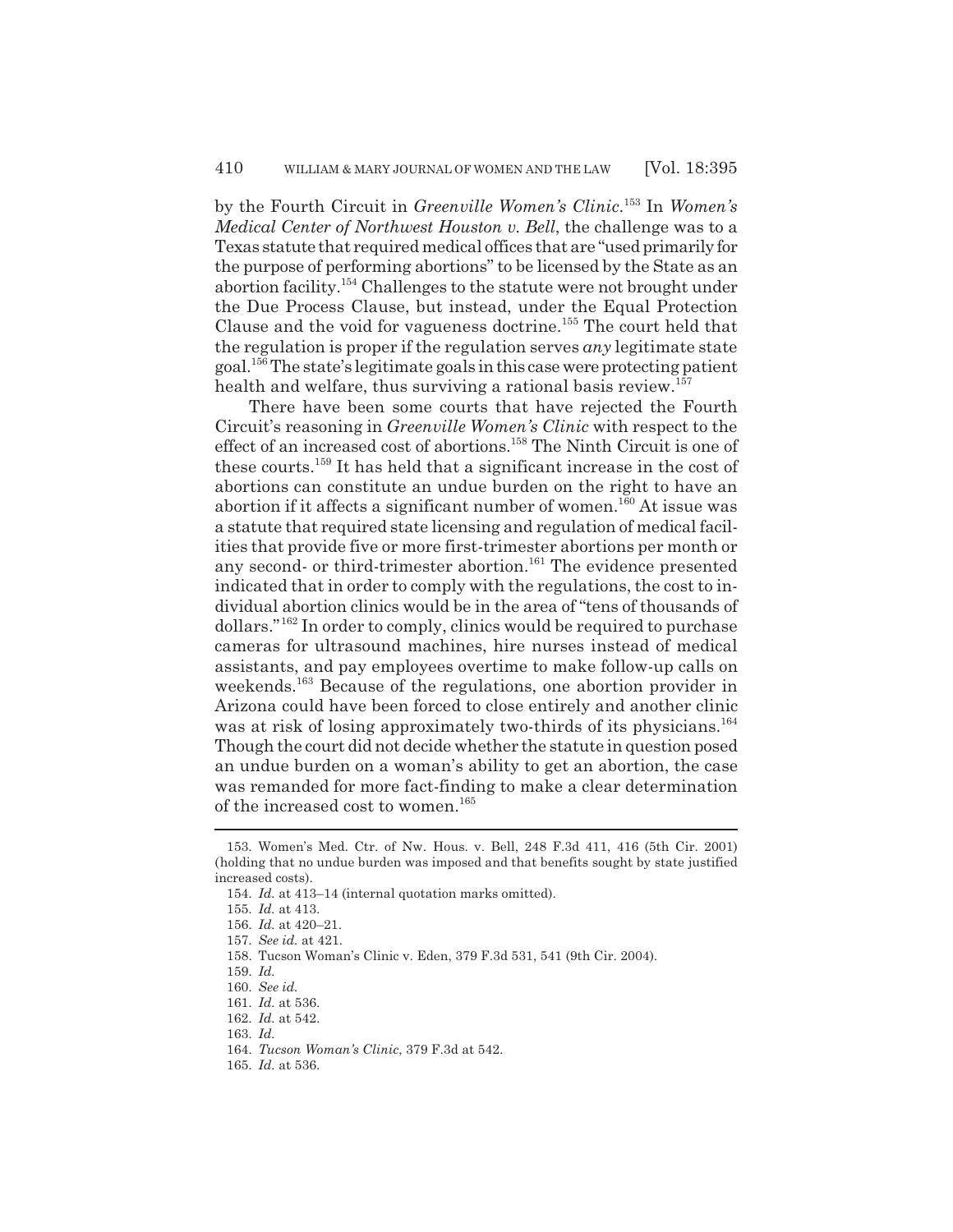#### II. DISCUSSION

#### *A. Could This Happen? Constitutional Concerns*

The Virginia Supreme Court has not decided whether the Virginia Constitution protects the right to abortion independently from the abortion right protected under the federal Constitution.<sup>166</sup> If the question were presented, however, it is unlikely such a right would be recognized.167 Before *Roe*, the Virginia Supreme Court heard arguments concerning convictions for abortion statute violations, and there was no indication the prosecutions might have been unconstitutional.168 Additionally, Virginia law has recognized the legal rights of unborn children in other legal contexts, such as criminal law, property law, and health care.<sup>169</sup> If there is no independent protection of abortion under the Virginia Constitution and *Roe* were overruled, the Commonwealth of Virginia would be able to freely regulate, and even altogether prohibit, abortions. It is for these reasons that analysis of this issue is based on the federal Constitution, not the Virginia Constitution.

The Supreme Court of the United States has held that a woman's right to have an abortion is part of her right to privacy, a protected liberty interest.<sup>170</sup> While the right to an abortion is constitutionally protected, it is in no way unlimited or absolute.171 States can regulate abortion clinics reasonably and impose reasonable requirements for a woman electing to undergo an abortion.<sup>172</sup>

In the time that abortion cases have been before the Supreme Court, different tests have been used by the court.<sup>173</sup> In *Roe v. Wade*,

171. *Roe*, 410 U.S. at 153–54.

172. *See id.* at 154.

<sup>166.</sup> LINTON, *supra* note 49, at 533.

<sup>167.</sup> *Id.* As of 2008, almost 25% of states had recognized a right to abortion under state constitutions. *Id.* at 7.

<sup>168.</sup> *Id.* at 538 (citing Russo v. Commonwealth, 148 S.E.2d 820 (Va. 1966); Mendoza v. Commonwealth, 103 S.E.2d 1 (Va. 1958); Anderson v. Commonwealth, 58 S.E.2d 72 (Va. 1950); Coffman v. Commonwealth, 50 S.E.2d 431 (Va. 1948)).

<sup>169.</sup> *Id.* at 538.

<sup>170.</sup> Planned Parenthood of Se. Pa. v. Casey, 505 U.S. 833, 834 (1992); Roe v. Wade, 410 U.S. 113, 114 (1973). Professor B. Jessie Hill argues that U.S. courts should hold that a woman's right to an abortion should be protected as a right to health care, or more specifically, "as a right to noninterference by the government with individuals' access to appropriate health care," a negative right to make health care choice free from governmental interference. B. Jessie Hill, *Reproductive Rights as Health Care Rights*, 18 COLUM. J. GENDER & L. 501, 504 (2009). Professor Hill bases this argument not just on U.S. law, but also on recent court decisions from Canada and South Africa: Chaoulli v. Quebec, [2005] S.C.R. 791 (Can.), and Minister of Health v. Treatment Action Campaign (TAC), 2002 (10) BCLR 1033 (CC) (S. Afr.). *Id.* at 504.

<sup>173.</sup> *Compare id.* (instituting a test limiting restrictions on abortions based on what trimester of pregnancy the mother is in), *with Planned Parenthood of Se. Pa.*, 505 U.S. at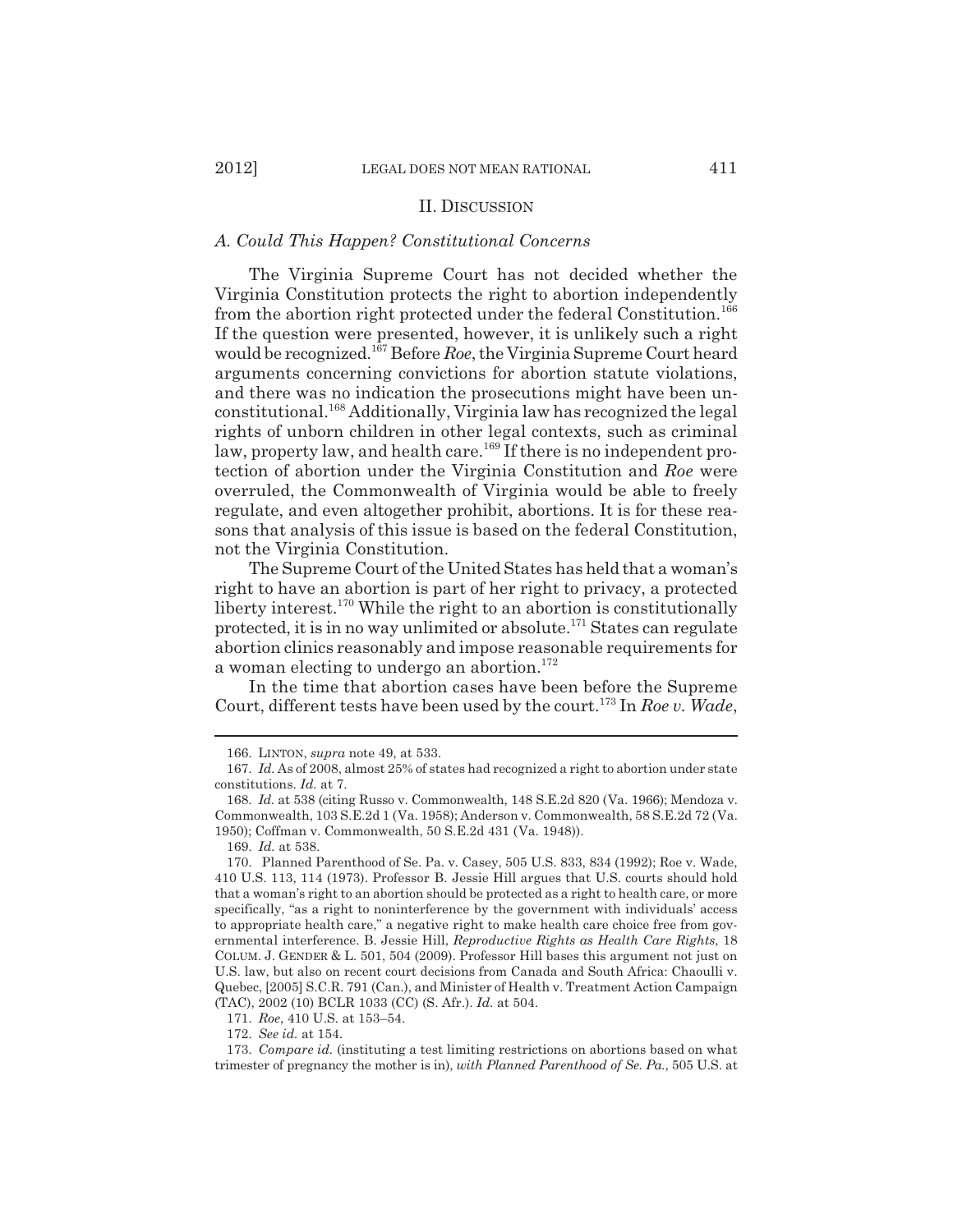the first major Supreme Court case holding that a woman has a constitutional right to an abortion, the Court instituted a test in which the right to an abortion varied depending on which of the three trimesters of pregnancy the woman is in. $174$  In the first trimester of pregnancy, "the attending physician, in consultation with his patient, is free to determine, without regulation by the State, that, in his medical judgment, the patient's pregnancy should be terminated."175 "If that decision is reached, [an abortion can be performed] free of interference by the State."176 During this time period, permissible state regulations included licensing of physicians performing abortions and licensing of facilities providing abortions.177 At the point between the first and second trimester, the State begins to have an interest in the health of the mother.<sup>178</sup> This interest is not present during the first trimester because at that time, an abortion is considered to be safer for a woman than carrying the child to term and giving a live birth.<sup>179</sup> It is after the end of the first trimester that the State can begin to more heavily regulate abortions and abortion clinics, but only "to the extent that the regulation reasonably relates to the preservation and protection of maternal health."180 The Court found that the point between the second and third trimesters was the "compelling" point, after which a fetus is presumably capable of life outside the womb.<sup>181</sup> At this point in time, a state could go so far as to completely prohibit abortions, except for when it was deemed necessary to save the life of the mother. $182$ 

After *Roe*, there were many Supreme Court "cases that uncovered difficulties in applying *Roe* and created widespread confusion."183 In 1992, the United States Supreme Court in *Planned Parenthood v. Casey* reaffirmed that women have a constitutional right to an abortion subject to limited state interference.184 However, the Court departed from *Roe*'s trimester test and instead instituted a new test.<sup>185</sup> A restriction on abortion is constitutional so long as it does not place

<sup>837 (</sup>affirming *Roe*'s underlying holding that a woman has a constitutional right to an abortion, but overruling the trimester test and replacing it with an "undue burden" test). 174. *Roe*, 410 U.S. at 163.

<sup>175.</sup> *Id.*

<sup>176.</sup> *Id.*

<sup>177.</sup> *Id.*

<sup>178.</sup> *Id.*

<sup>179.</sup> *Id.*

<sup>180.</sup> *Roe*, 410 U.S. at 163.

<sup>181.</sup> *Id.*

<sup>182.</sup> *Id.* at 163–64.

<sup>183.</sup> Greenville Women's Clinic v. Bryant, 222 F.3d 157, 165 (4th Cir. 2000), *cert. denied,* 531 U.S. 1191 (2001).

<sup>184.</sup> Planned Parenthood of Se. Pa. v. Casey, 505 U.S. 833, 846 (1992).

<sup>185.</sup> *Id.* at 874.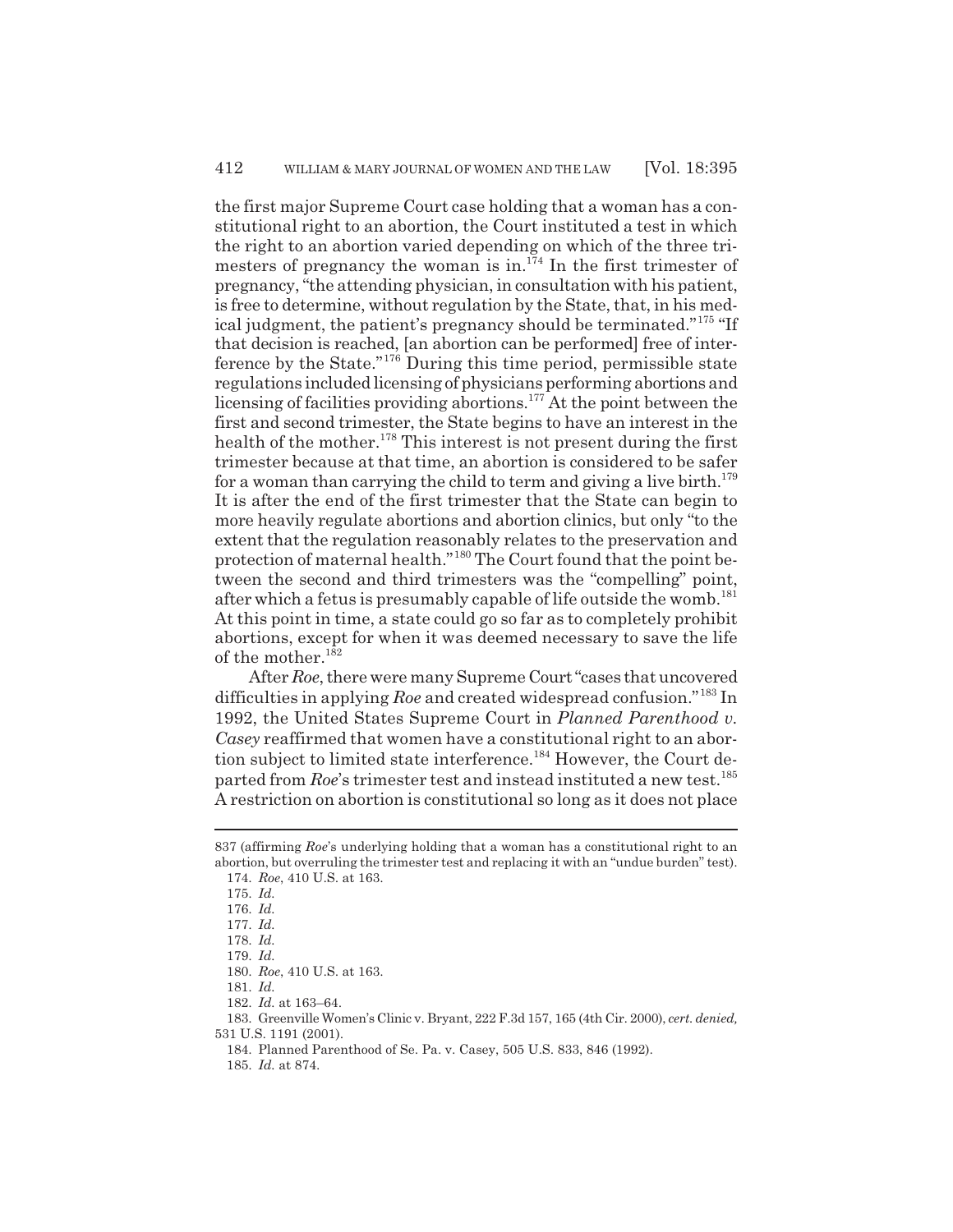an "undue burden" on a woman's right to an abortion.186 The *Casey* Court defined undue burden as "the conclusion that a state regulation has the purpose or effect of placing a substantial obstacle in the path of a woman seeking an abortion of a nonviable fetus."187 This includes unnecessary health regulations.<sup>188</sup> Any such burden is to be weighed against the states' "interests . . . in protecting the health of the woman and the life of the fetus that may become a child."189 Many critics argue that although *Casey* explicitly reaffirmed the holding in *Roe* that a woman has a constitutionally protected right to an abortion, the "undue burden" test substantially weakened this protection.<sup>190</sup> This is the test that any current challenges to regulation of abortions or abortion clinics must pass.

The Fourth Circuit Court of Appeals has already heard a case regarding strict, detailed, hospital-like regulations on first-trimester abortion providers.191 This is the same federal appeals court that would hear arguments against the Virginia regulations should they be challenged.192 The previous decision by the Fourth Circuit Court of Appeals provides an outline of how the court would decide Virginia's similar regulations.<sup>193</sup> Unfortunately, there is not as clear an indication regarding how the United States Supreme Court would decide such a situation, because they denied review of the South Carolina case.194

A determination of whether the recent Virginia regulations are constitutional would begin with an analysis of what burdens the regulations would place on women seeking an abortion. The most

<sup>186.</sup> *Id.*

<sup>187.</sup> *Id.* at 877.

<sup>188.</sup> *Id.* at 878.

<sup>189.</sup> *Id.* at 932 (Blackmun, J., concurring) (quoting the majority opinion of *Planned Parenthood of Se. Pa. v. Casey*, 505 U.S. at 846).

<sup>190.</sup> *See, e.g.*, EARL E.POLLOCK, THE SUPREME COURT AND AMERICAN DEMOCRACY: CASE STUDIES ON JUDICIAL REVIEW AND PUBLIC POLICY 144 (2009) ("The *Casey* case, which upheld the 'central' abortion right, had come remarkably close to overruling *Roe v. Wade*."); Alexander, *supra* note 84, at 3 ("[*Casey*] effectively destroyed abortion rights in the United States for all women."); Rhonda Copelon, *From Rhetoric to Reality: The Challenge of* Casey, *in* REFLECTIONS AFTER CASEY, *supra* note 84, at 9, 10 ("*Casey* has significantly overruled *Roe v. Wade* even as it reaffirmed the right to abortion.").

<sup>191.</sup> Greenville Women's Clinic v. Bryant, 222 F.3d 157, 160–62 (4th Cir. 2000), *cert. denied*, 531 U.S. 1191 (2001).

<sup>192.</sup> *See Official Court of Appeals Websites*, *supra* note 144.

<sup>193.</sup> *Greenville Women's Clinic*, 222 F.3d at 159.

<sup>194.</sup> Greenville Women's Clinic v. Bryant, 531 U.S. 1191, 1191 (2001). In *Roe*, the United States Supreme Court suggested in dicta that regulations requiring second-trimester abortions to be performed in a hospital would be constitutional, but because of the change to *Planned Parenthood*'s undue burden test, it is unknown how that issue would be decided today. Roe v. Wade, 410 U.S. 113, 163 (1973).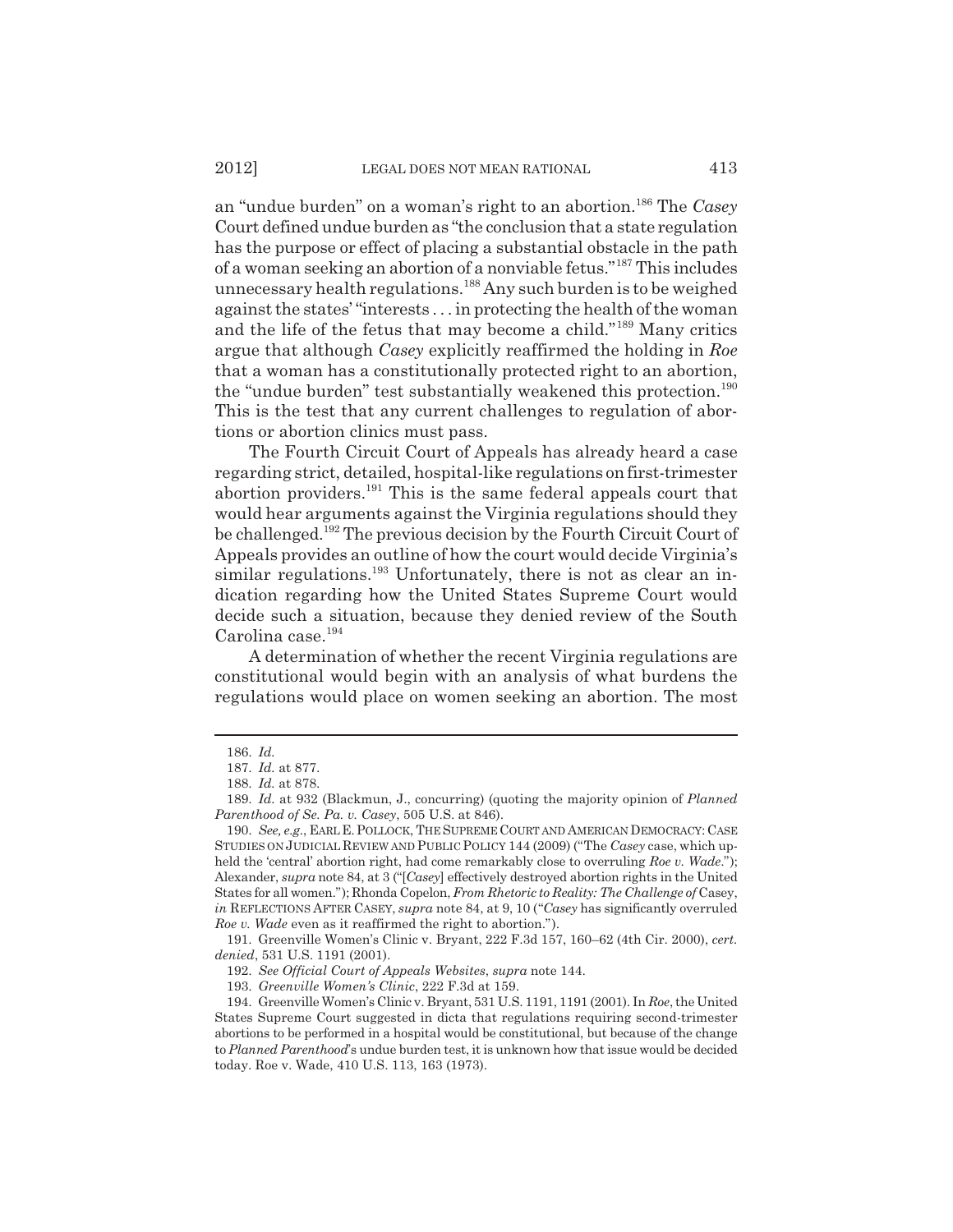significant of these burdens would be increased cost of abortions and reduction in the number of abortion clinics.<sup>195</sup> According to testimony in *Greenville Women's Clinic* at the District Court, any increase in the cost of an abortion, however slight, can dissuade some poorer women from being able to get one.<sup>196</sup> These are the same burdens that were at issue in the South Carolina case.<sup>197</sup>

Under the *Casey* test, abortion regulations are to be found unconstitutional if it is shown that the purpose or effect of these regulations is to create a substantial obstacle for a woman seeking an abortion.<sup>198</sup> If a court finds that the purpose in issuing these regulations is to create a substantial obstacle for women wanting an abortion, then they should obviously be struck down as unconstitutional. Assuming this is not the purpose of the regulations, the analysis would then turn to whether the effect of the regulations creates a substantial burden on a woman getting an abortion.

In *Casey*, the United States Supreme Court addressed the effect that price increases would have on the "undue burden" test:

Numerous forms of state regulation might have the incidental effect of increasing the cost or decreasing the availability of medical care, whether for abortion or any other medical procedure. The fact that a law which serves a valid purpose, one not designed to strike at the right itself, has the incidental effect of making it more difficult or more expensive to procure an abortion cannot be enough to invalidate it. Only where state regulation imposes an undue burden on a woman's ability to make this decision does the power of the State reach into the heart of the liberty protected by the Due Process Clause.<sup>199</sup>

A modest price increase is not enough to satisfy the undue burden test; instead the price increase must be enough to infringe on a woman's ability to make the decision about an abortion.<sup>200</sup> This suggests that in order for a state abortion regulation to be unconstitutional, the price increase must be substantial. In *Greenville Women's Clinic*, the Fourth Circuit Court of Appeals stressed this, noting that a statute would be declared unconstitutional based on increased costs

<sup>195.</sup> Cella, *supra* note 9; Smith, *supra* note 6; Walker, *Va. Can Regulate Abortion Clinics*, *supra* note 9.

<sup>196.</sup> Greenville Women's Clinic v. Bryant, 66 F. Supp. 2d 691, 714 (D.S.C. 1999) (citing the testimony of Dr. Stanley K. Henshaw, made via videotaped deposition), *rev'd*, 222 F.3d 157 (4th Cir. 2000).

<sup>197.</sup> *Greenville Women's Clinic*, 222 F.3d at 192.

<sup>198.</sup> Planned Parenthood of Se. Pa. v. Casey, 505 U.S. 833, 877 (1992).

<sup>199.</sup> *Id.* at 874.

<sup>200.</sup> *See id.*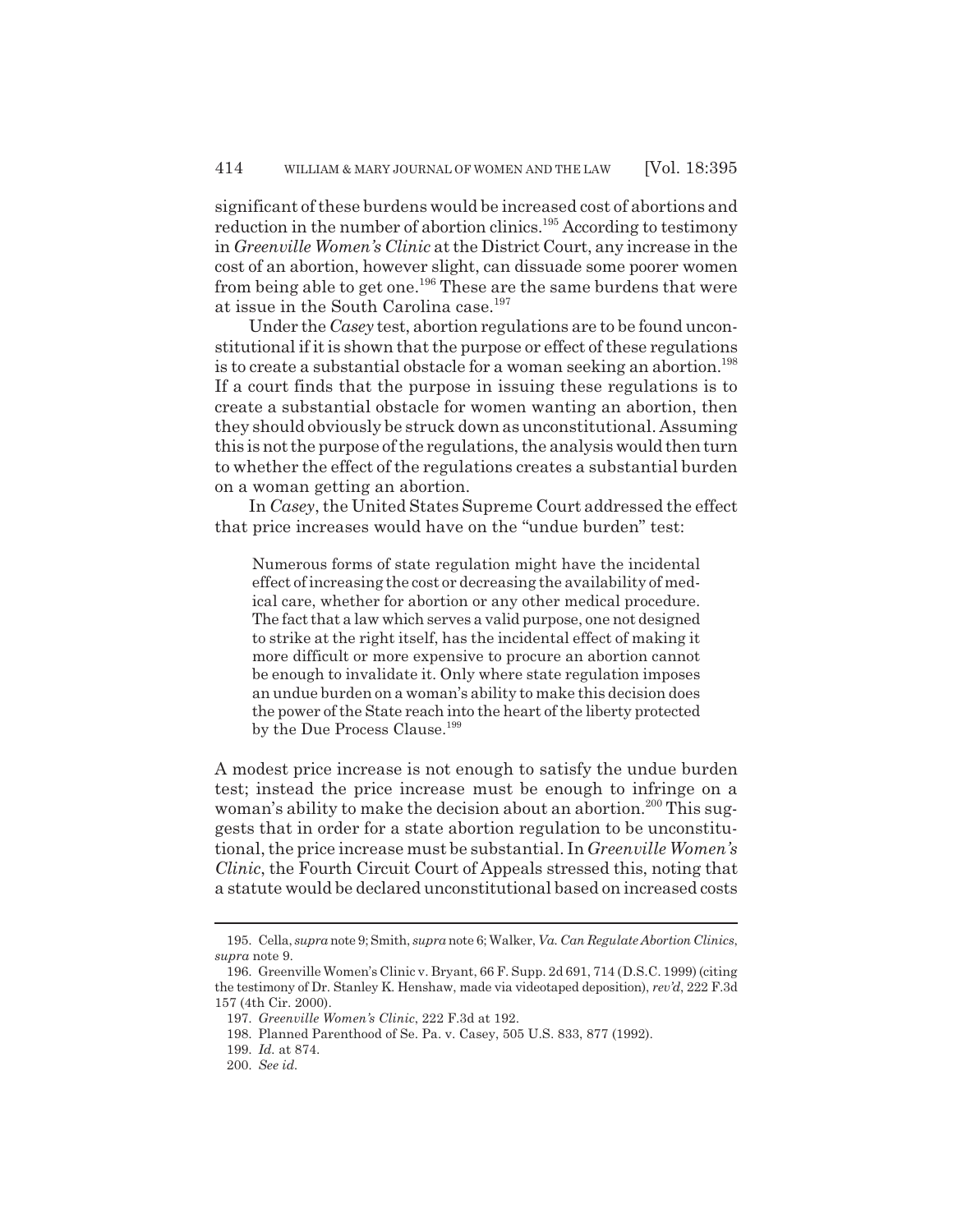only if "*in a large fraction of cases* in which [it] is relevant, it will operate as a substantial obstacle to a woman's choice to undergo an abortion." 201 This is consistent with the Fourth Circuit requirement of concrete evidence of the effects of rising costs on a woman's right to get an abortion.<sup>202</sup> To attain such evidence, a challenge to the regulation would have to wait until after the regulation is put into effect.<sup>203</sup> After the regulation goes into effect, a woman seeking an abortion could actually testify in court about the effect that the price of an abortion had on her ability to get one. Such testimony would probably require a woman who sought an abortion to state that she was not able to get one because of the cost. It seems unnecessary to require this for a successful constitutional challenge. It would essentially force one or more women who desire or need an abortion to go without for the sole purpose of securing such testimony at a trial challenging the regulation. Based on statements in *Casey* and the outcome of the case in *Greenville Women's Clinic*, it is unlikely that the increased price of abortions resulting from the regulations would have a significant impact on a court's decision to invalidate the regulations.  $204$  Rather, unless the price increase were substantial and affected a majority of women's decisions about abortion, it would likely be dismissed as modest and consistent with the state's interest in protecting the health of the woman.<sup>205</sup>

Another basis for the challenge is the fact that the majority of abortion clinics in Virginia could not comply with the new regulations and would have to close.<sup>206</sup> Abortion clinics would have to close because they would not be able to afford the changes required to meet the structural requirements, a cost that could be as much as two million dollars.<sup>207</sup> The regulations require that all abortion clinics satisfy building requirements as if they had been built in 2010, instead of being grandfathered into earlier requirements which were in place when they opened.<sup>208</sup> There is a possibility that some abortion clinics would not be able to remodel to meet the new requirements, particularly if they rent their space.<sup>209</sup> As a result of fewer abortion clinics,

<sup>201.</sup> *Greenville Women's Clinic*, 222 F.3d at 164 (quoting *Planned Parenthood*, 505 U.S. at 895).

<sup>202.</sup> *Id.*

<sup>203.</sup> *See id.* (noting that the Court was not able to be given data regarding impact aside from estimates).

<sup>204.</sup> Hill, *supra* note 170, at 546.

<sup>205.</sup> *See supra* text accompanying note 200.

<sup>206.</sup> Walker, *Va. Can Regulate Abortion Clinics*, *supra* note 9.

<sup>207.</sup> Cella, *supra* note 9.

<sup>208.</sup> Salasky, *supra* note 23.

<sup>209.</sup> Sun & Kumar, *supra* note 15 (citing Laura Meyers, Chief Executive Officer of the Falls Church Planned Parenthood clinic, who stated that the clinic rents its facility and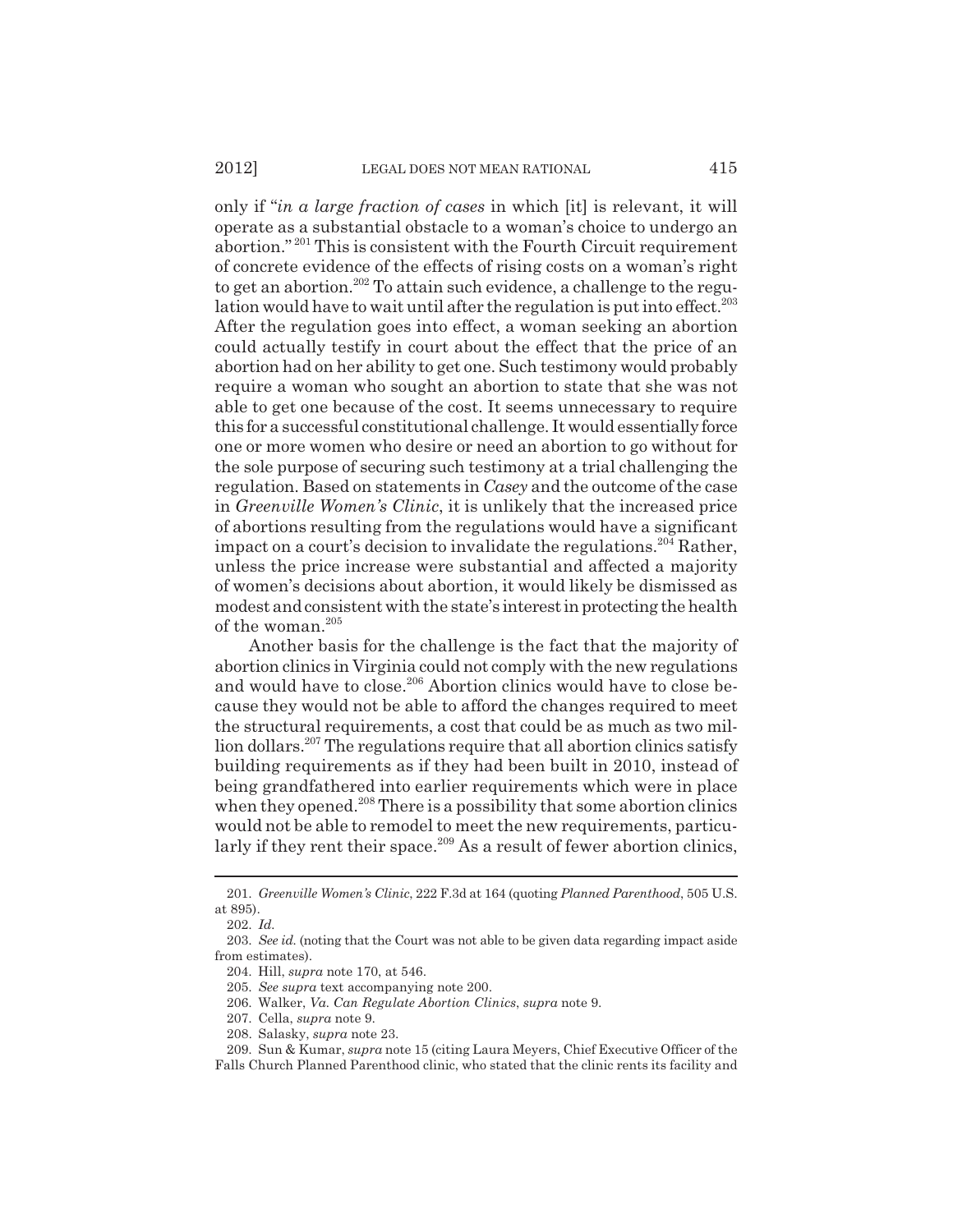women in Virginia would have to travel further to obtain an abortion. It is estimated that such building requirements would reduce the number of first-trimester abortion providers in the Commonwealth from the current twenty-one to only three or four.<sup>210</sup> It is undeniable that having less than five abortion clinics available in the Commonwealth would burden the ability of a woman to get an abortion, but the question is whether this is enough to satisfy the "undue burden" test. This is an argument that the court addressed and rejected in *Greenville Women's Clinic*. 211 Again, the problem lies in providing the court with concrete evidence that these clinics would close as a result of the regulation and that more clinics would not open in their place. Without that proof, there is no evidence that the regulation imposes an undue burden.

Because neither the purpose nor effect of these regulations would impose a "substantial burden" on the ability of a woman to get an abortion, at least not at the level that *Casey* requires, the Virginia regulations would be found constitutional.

#### *B. Should This Happen? Practical Concerns*

Many argue that, regardless of whether such regulations on firsttrimester abortions are constitutional under modern standards in *Planned Parenthood v. Casey*, they should not be implemented for other reasons.212 The presence of more restrictive abortion regulations in various states has had a negative impact on the number of abortion procedures performed.<sup>213</sup> It is not surprising that when an abortion is more difficult to obtain, fewer abortions are performed in a state, but this also makes it more likely that children are born who would not have been but for the strict restrictions.<sup>214</sup> This is in contrast to the effects seen previously by the legalization of abortion.<sup>215</sup>

There are many observable effects of the legalization of abortion in the United States. Most importantly, the availability of abortion

cannot allocate funding for remodeling). The clinic performed 800 abortions and assisted 5,000 patients in 2010. *Id.*

<sup>210.</sup> Walker, *Va. Can Regulate Abortion Clinics*, *supra* note 9.

<sup>211.</sup> *See* Greenville Women's Clinic v. Bryant, 222 F.3d 157, 172 (4th Cir. 2000), *cert. denied*, 531 U.S. 1191 (2001) (finding that South Carolina's new regulation made it more difficult and expensive to get an abortion but did not place an undue burden on the woman).

<sup>212.</sup> *See, e.g.*, Hinkle, *supra* note 7 (declaring that the medical risks of an abortion are low, therefore such regulations are unnecessary); Walker, *Va. Can Regulate Abortion Clinics*, *supra* note 9 (quoting Tarina Keene of NARAL Pro-Choice Virginia).

<sup>213.</sup> Bisakha Sen, *State Abortion Restrictions and Child Fatal-Injury: An Exploratory Study*, 73 S. ECON. J. 553, 555–56 (2007).

<sup>214.</sup> *Id.* at 556.

<sup>215.</sup> *See id.*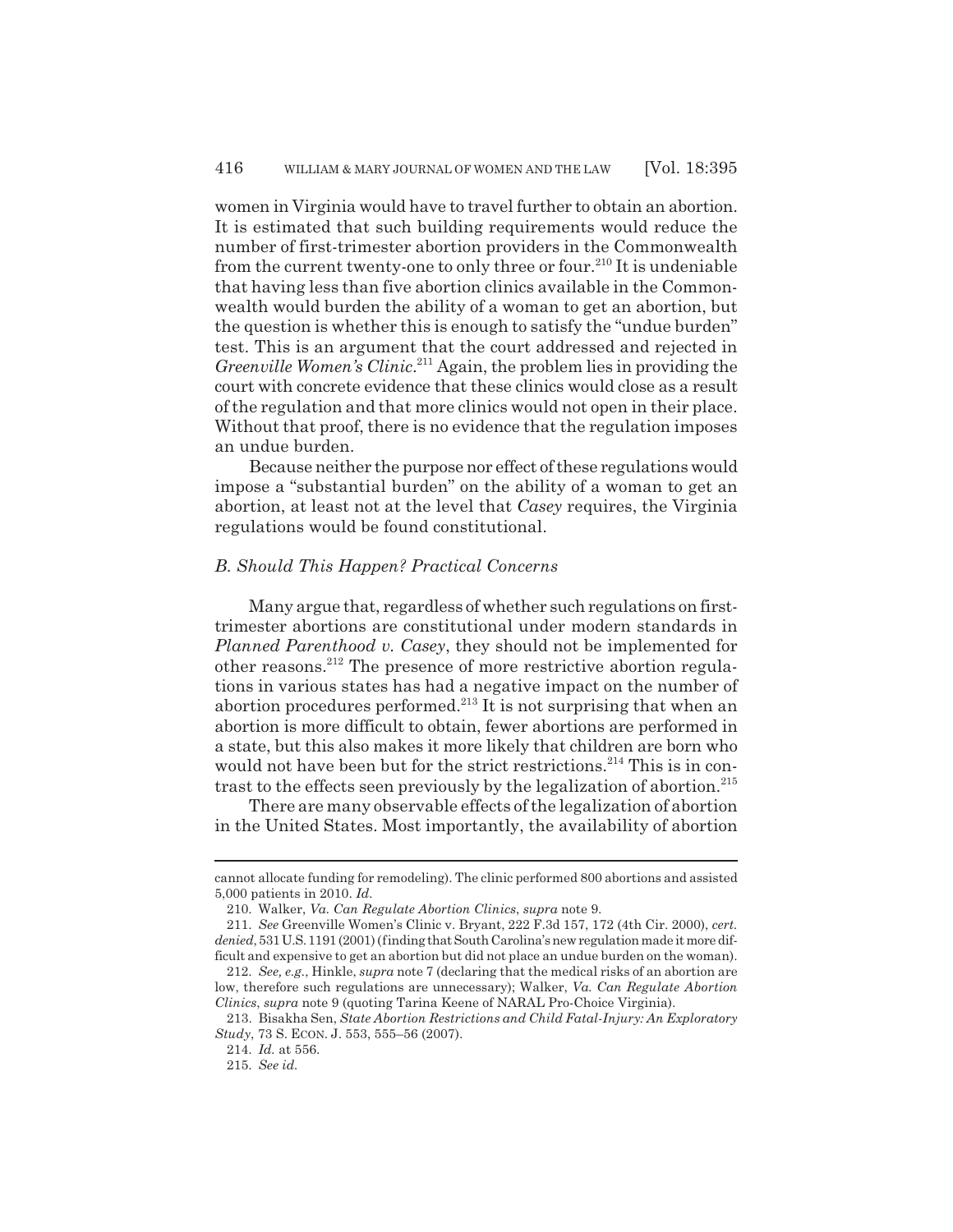has been associated with a decline in neonatal and infant mortality rates.216 Convenient accessibility of abortions is also associated with fewer births to teenagers, single women, and non-white women; fewer children entering the adoption system; and a reduction in the reports of child abuse and neglect.<sup>217</sup>

It is interesting to investigate the correlation between a state's regulation of abortion and the incidence of infant death $^{218}$  to determine what effect restrictive abortion regulation has on the well-being of the children in the state. One compilation of studies found that an increase in abortion restrictions results in not only more infant death by purposeful homicide, but also unintentional infant deaths.<sup>219</sup> States with parental consent laws<sup>220</sup> have twenty percent more infant homicides of white children.221 When there is a state on the border of the mother's state of residence that does not have a parental consent law, the number of infant homicides decreases by about six percent. $222$ Mandatory delay requirements<sup>223</sup> also have a correlation with infant homicides.<sup>224</sup> In states that have mandatory delays, infant homicides occur approximately twenty-four percent more often to white children and thirty percent more often to black children.<sup>225</sup>

There is also a correlation between the lack of availability of abortions and increased incidence of physical abuse to children.<sup>226</sup> This includes abuse not only from a mother, but also from other adults, most notably abusive boyfriends of the mother.<sup>227</sup> These various studies show that the more a state restricts the availability of abortions, the more the children in the state suffer. This, in and of itself, should be a strong enough argument for tightly regulated states to lessen their restrictions on abortion, or at the very least, for states

224. Sen, *supra* note 213, at 562.

225. *Id.*

<sup>216.</sup> *Id.*

<sup>217.</sup> *Id.*

<sup>218.</sup> *See id.* at 554 (finding a correlation between various state abortion restrictions namely parental consent, mandatory delays, and a lack of public funding—and both homicide and unintentional fatal injuries in young children).

<sup>219.</sup> Sen, *supra* note 213, at 562–63.

<sup>220.</sup> Parental consent laws are those laws that require a minor to obtain the consent of a parent before getting an abortion. Planned Parenthood of Se. Pa. v. Casey, 505 U.S. at 899.

<sup>221.</sup> Sen, *supra* note 213, at 562. "[T]he strongest predictors of infant homicide deaths included maternal age at birth less than 17 years." *Id.* at 556.

<sup>222.</sup> *Id.* at 562.

<sup>223.</sup> Mandatory delay laws require a pregnant woman to meet with a physician to receive information about the procedure and safety of an abortion, and then return later, usually a different day, for the procedure to be done. Greenville Women's Clinic v. Bryant, 222 F.3d 157, 170 (4th Cir. 2000).

<sup>226.</sup> *See id.* at 556 (showing that legalization of abortion is associated with a decline in teenage mothers and that younger mothers have an increased incidence of child abuse). 227. *Id.* at 556–57.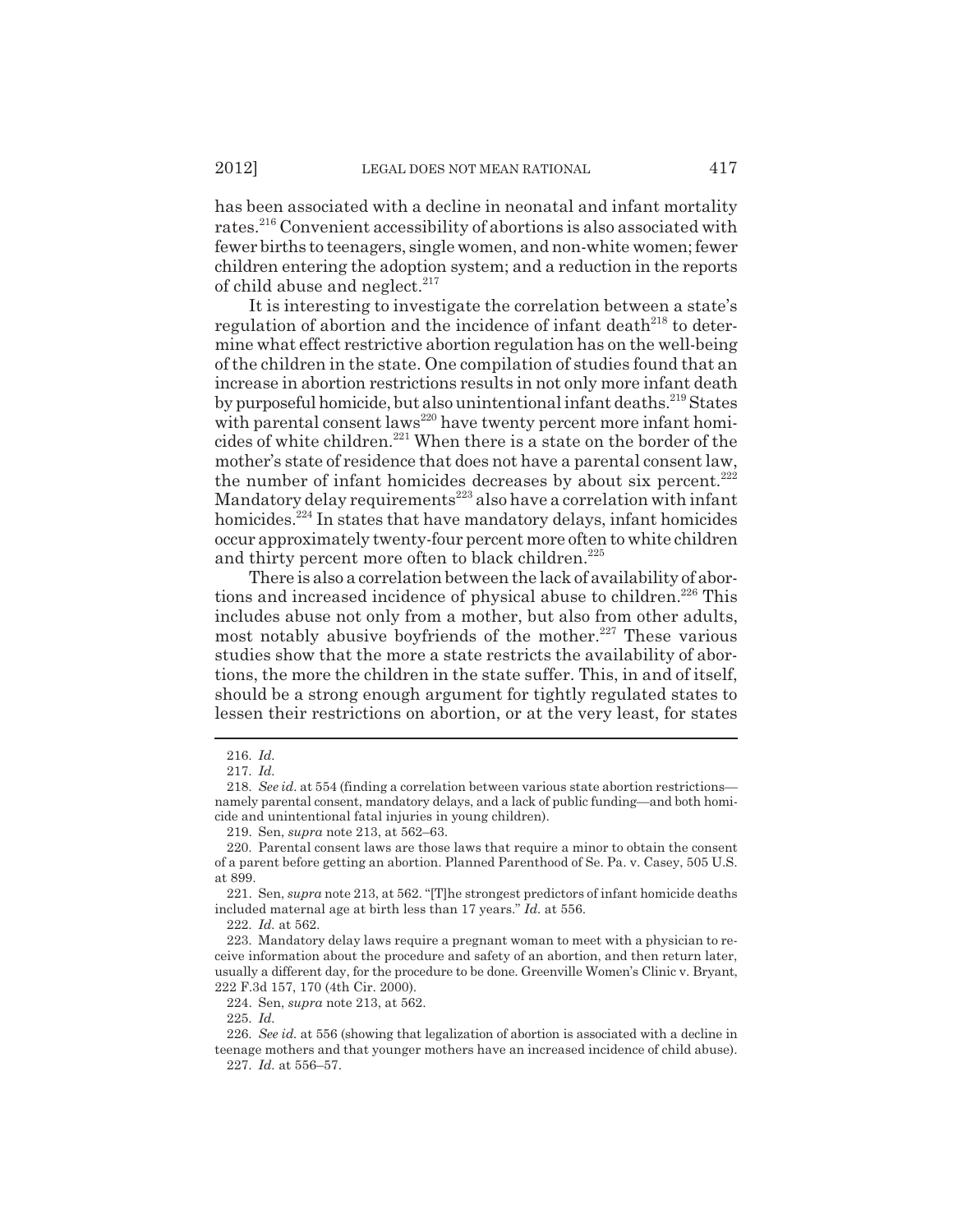like Virginia to keep abortion regulations constant and not impose more stringent restrictions on abortion clinics.

As a practical matter, the implementation of the proposed restrictions would result in the closure of the majority of abortion clinics throughout the state.<sup>228</sup> Abortion clinics have already become progressively less available around the country, particularly for poor and young women.<sup>229</sup> This effect was compounded during the Bush administration, as a result of the appointments of anti-abortion judges and other measures meant to limit women's access to reproductive services.<sup>230</sup> In the two decades from 1982 to 2001 in the United States, the availability of abortion clinics fell by thirty-seven percent.<sup>231</sup> If one looks at Virginia specifically, the number of abortion clinics declined from 1996 to 2005.232 Nationwide, the amount of women who live in a county without a medical facility that performs abortions has increased from just over one-quarter to just over one-third.233 Medical facilities that provide abortions are present in only about thirteen percent of all counties nationwide.234 About one-third of metropolitan areas and almost all non-metropolitan areas in the country do not have a single abortion provider. $235$  This results in women in nonmetropolitan areas being able to get an abortion at half the rate of women in metropolitan areas.<sup>236</sup>

Of all abortions in the country done during all trimesters, only five percent were performed in hospitals in  $2000$ .<sup>237</sup> Because of the lack of abortion providers, about sixteen percent of women who had an abortion in a nonhospital setting had to travel between fifty and one hundred miles to obtain an abortion.<sup>238</sup> It is estimated that eight percent of women had to travel over one hundred miles.<sup>239</sup> These percentages are slightly lower for women in the Middle Atlantic, where Virginia is located, where eleven percent of women had to travel over fifty miles.<sup>240</sup>

<sup>228.</sup> Smith, *supra* note 6.

<sup>229.</sup> Stanley K. Henshaw & Lawrence B. Finer, *The Accessibility of Abortion Services in the United States, 2001*, 35 PERSP. ON SEXUAL & REPROD. HEALTH 16, 16 (2003); *see also* Andrzej Kulczycki, *Ethics, Ideology, and Reproductive Health Policy in the United States*, 38 STUD. FAM. PLAN. 333, 333–34 (2007).

<sup>230.</sup> Kulczycki, *supra* note 229, at 334.

<sup>231.</sup> Henshaw & Finer, *supra* note 229, at 16.

<sup>232.</sup> Walker, *New Abortion Clinic Rules*, *supra* note 9.

<sup>233.</sup> Henshaw & Finer, *supra* note 229, at 16.

<sup>234.</sup> *Id.* at 22.

<sup>235.</sup> *See id.* at 16.

<sup>236.</sup> *Id.*

<sup>237.</sup> *Id.* at 17.

<sup>238.</sup> *Id.* at 18.

<sup>239.</sup> Henshaw & Finer, *supra* note 229, at 18.

<sup>240.</sup> *Id.*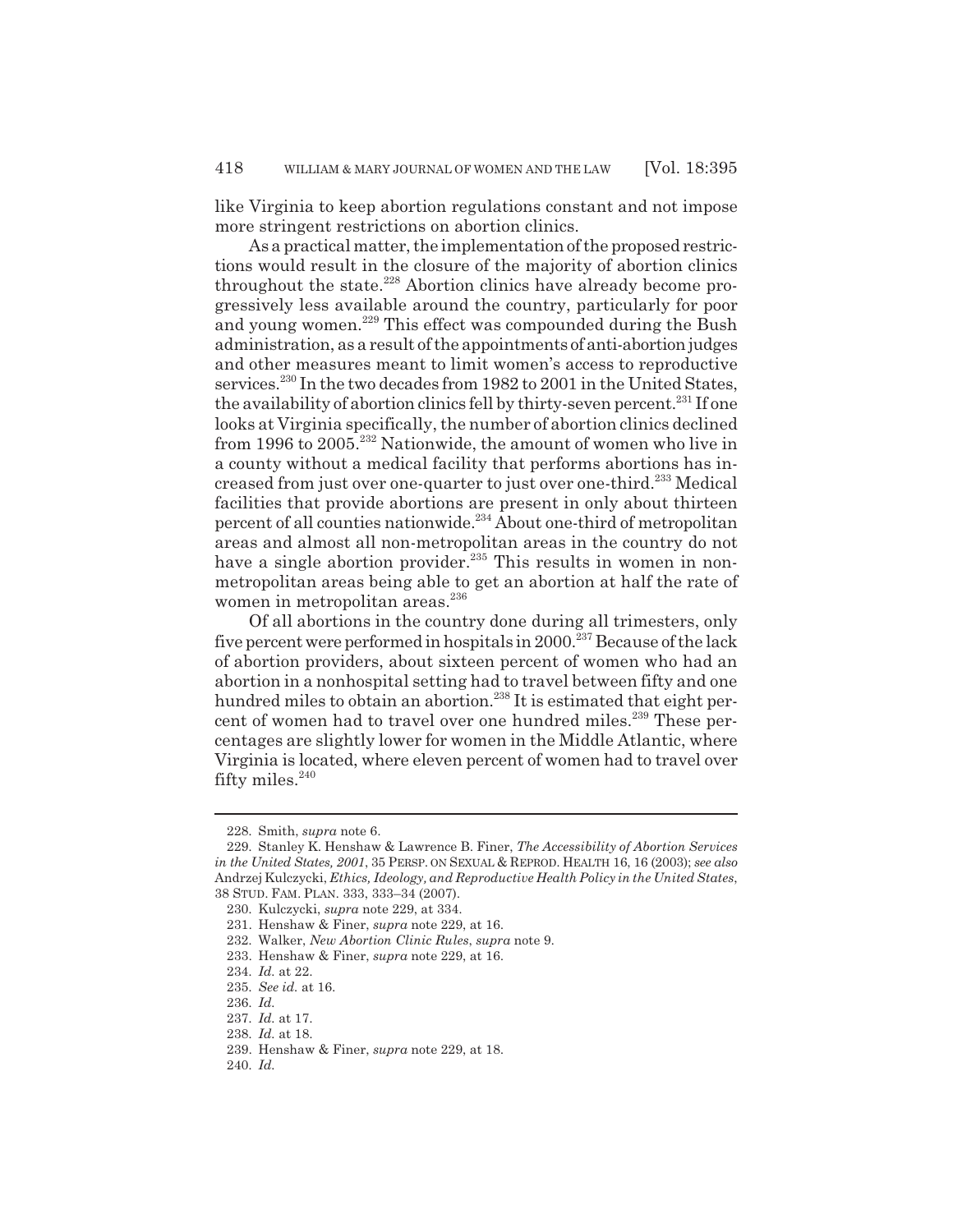These past trends in the availability of abortion clinics will be compounded in Virginia with the Board of Health's regulations. If estimates are correct, for a state that is over  $39,500$  square miles,  $241$  it would leave approximately only one abortion clinic per 10,000 square miles in the state, as compared to one abortion clinic per 1,880 square miles, as it currently stands.<sup>242</sup> In 2010, about 25,000 abortions were performed in Virginia.243 It is unknown during which trimester these abortions were performed, but it is fairly safe to assume that the vast majority of them were performed during the first trimester of pregnancy because that is when abortions are the most accessible.244 It is safe to assume that the number of abortions in Virginia would plummet if eighty-one percent<sup>245</sup> of abortion clinics in the state were to close.

In his advisory opinions, Attorney General Cuccinelli makes the argument that these regulations on abortion clinics would lessen the risk of complications from the procedure, particularly the risk of "hemorrhage, cervical laceration, uterine perforation, injury to the bowels or bladder and pulmonary complications." 246 These are possible complications of an abortion, but they are most prevalent in abortions that are performed in an unsafe manner, particularly those performed in developing countries.<sup>247</sup> The argument about improving the safety of abortions would be more compelling if abortion was not already a fairly safe procedure. If an abortion is performed in the eighth week of pregnancy, the risk of death is one in a million.<sup>248</sup> Compare this to the risk of death from a colonoscopy, which is one hundred in a million.<sup>249</sup> "[A]bortions performed under safe conditions

<sup>241.</sup> *State & County QuickFacts: Virginia*, U.S. CENSUS BUREAU, http://quickfacts .census.gov/qfd/states/51000.html (last visited Feb. 13, 2012).

<sup>242.</sup> *Compare id.* (stating that Virginia is approximately 39,000 square miles), *with* Walker, *Va. Can Regulate Abortion Clinics*, *supra* note 9 (recognizing that there would be only approximately three or four abortion clinics left out of the current total of 21 clinics).

<sup>243.</sup> Sun & Kumar, *supra* note 15.

<sup>244.</sup> *Compare* VA. CODE ANN. § 32.1-127 (2010) (giving the Virginia Board of Health the responsibility for regulating first-trimester abortions), *with id.* § 18.2-73 (2010) (describing the General Assembly restrictions on abortions performed during the second trimester of pregnancy).

<sup>245.</sup> *See* Smith, *supra* note 6 (explaining that 17 out of 21 clinics would close as a result of implementing the regulations).

<sup>246. 2010</sup> Op. Va. Att'y Gen. No. 10-012, *supra* note 1, at 4 (citing Eric R. Strasburg, *Abortion*, *in* MANUAL OF CLINICAL PROBLEMS IN OBSTETRICS AND GYNECOLOGY 6 (Michael E. Rivlin & Rick W. Martin eds., 4th ed. 1994)).

<sup>247.</sup> Janie Benson, *Evaluating Abortion-Care Programs: Old Challenges, New Directions*, 36 STUD. FAM. PLAN. 189, 189 (2005).

<sup>248.</sup> Klein, *supra* note 27.

<sup>249.</sup> *Id.*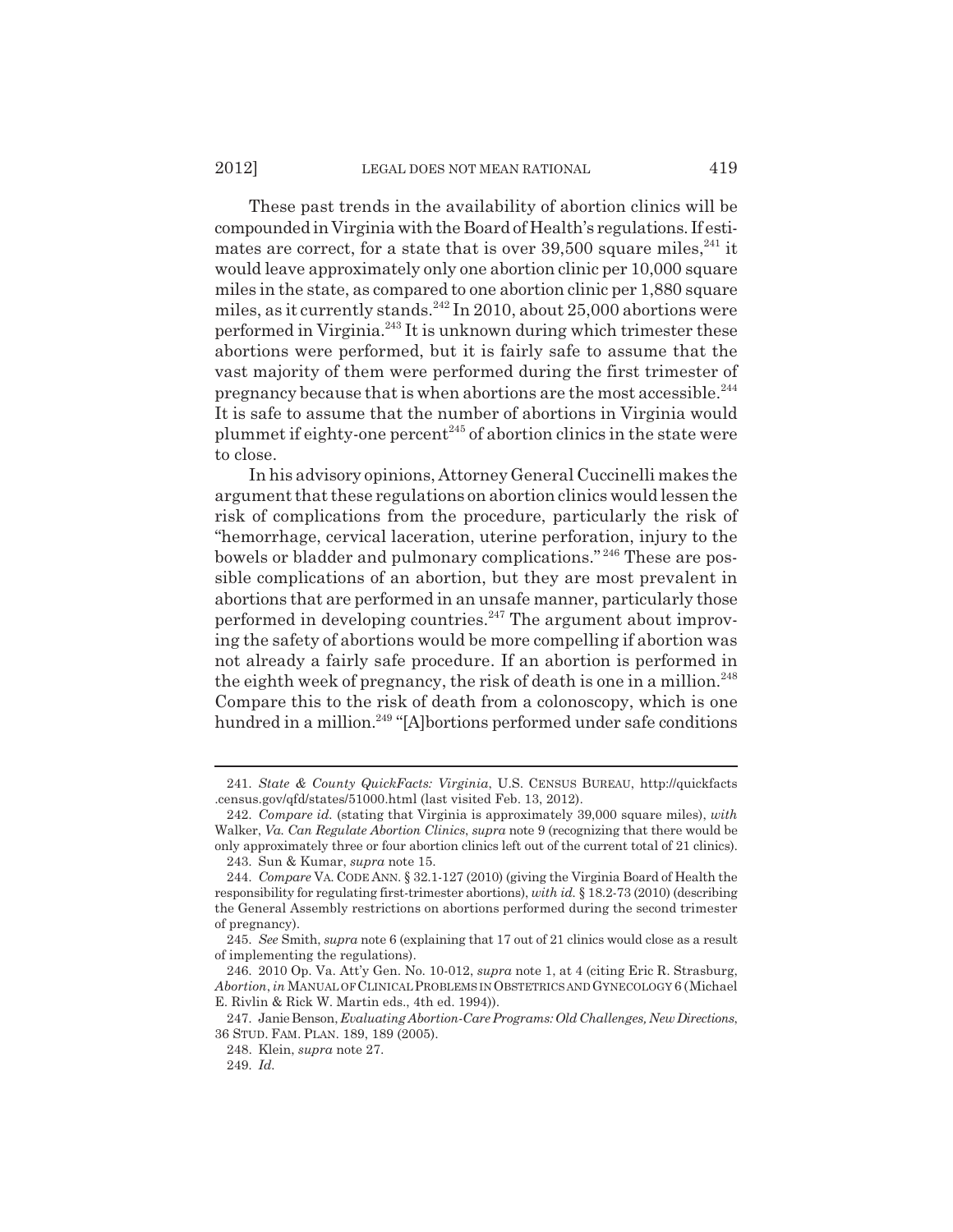have a very low rate of complications,"<sup>250</sup> and are considered to be very reliable.251 It is estimated that worldwide, forty-six million women undergo an abortion each year.252 Over 1.3 million of these women are in the United States.<sup>253</sup> There are approximately three million unplanned pregnancies each year in the United States and about half of those result in an abortion.<sup>254</sup> This is a procedure that is performed everyday throughout the country.<sup>255</sup> The safety of abortions is highlighted by the fact that the people who know the most about the procedure, physicians, are quick to turn to abortion to end an unwanted pregnancy.256 There is no need to further regulate abortion clinics to try to make the procedure safer when it is already safe.

In developed countries where women have good access to a safe abortion, "abortion is far less likely than an injection of penicillin to cause death; the comparative risk of death from abortion at 16 weeks or earlier is one-seventh of that related to pregnancy and childbirth." 257 It is estimated that only one in one hundred thousand women undergoing a safe abortion die from the procedure.<sup>258</sup> A woman is much more likely to be harmed by an illegal abortion than by a legal one because the fatality rate for illegal abortions, performed by an unqualified individual or when the care received is substandard, is about seventy times higher than for a legal abortion.<sup>259</sup> It is estimated that the risk of death from an unsafe abortion varies between one in one hundred and one in one thousand.260 Concerns about a woman's safety during the abortion procedure must come from this misinformation or misunderstanding about the safety of legal abortions versus illegal abortions: "whereas virtually all legal abortions are safe, the vast majority of illegal abortions are unsafe."<sup>261</sup> As a consequence of the holding in *Roe*, after which many states had to change their abortion regulations to make abortion legal and more accessible,

<sup>250.</sup> Benson, *supra* note 247, at 189.

<sup>251.</sup> *See* Roe v. Wade, 410 U.S. 113, 149 (1973); Benson, *supra* note 247, at 189.

<sup>252.</sup> Benson, *supra* note 247, at 189.

<sup>253.</sup> Kulczycki, *supra* note 229, at 338.

<sup>254.</sup> *Id.*

<sup>255.</sup> *See id*. (recognizing the widespread use of abortions and noting there are 1.3 million abortions performed in the United States each year alone).

<sup>256.</sup> *See* ANÍBAL FAÚNDES & JOSÉ BARZELATTO, THE HUMAN DRAMA OF ABORTION: A GLOBAL SEARCH FOR CONSENSUS 71 (2006) ("[A]lmost 80 percent of the unwanted pregnancies that occurred in female physicians themselves or in the partners of male physicians had ended in abortion.").

<sup>257.</sup> Kulczycki, *supra* note 229, at 339 (citation omitted).

<sup>258.</sup> FAÚNDES & BARZELATTO, *supra* note 256, at 21.

<sup>259.</sup> Hannah Brown, *Abortion Round the World*, 335 BRIT. MED. J. 1018, 1018 (2007).

<sup>260.</sup> FAÚNDES & BARZELATTO, *supra* note 256, at 36.

<sup>261.</sup> *Id.* at 138.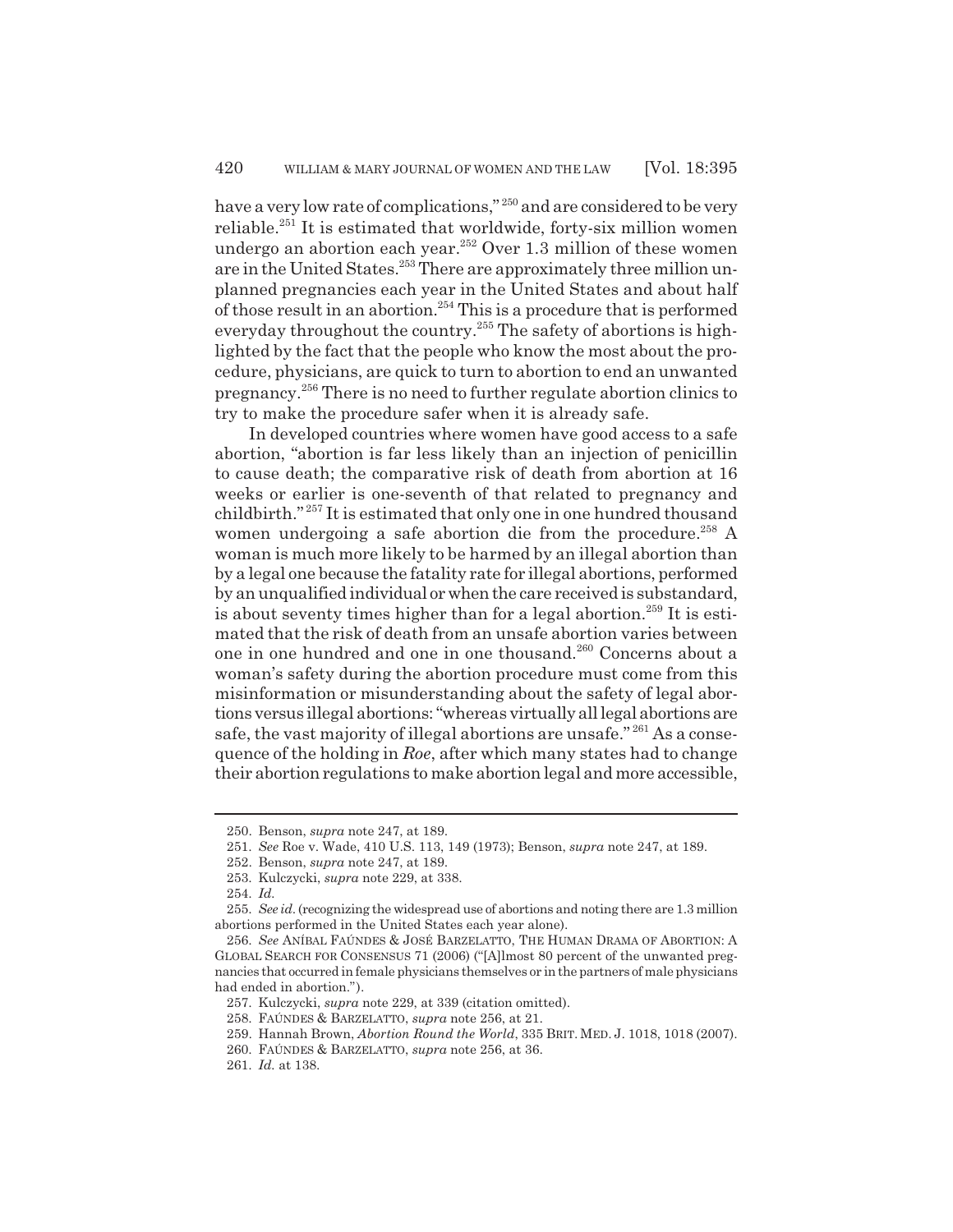there was a ninety-four percent decline in the number of deaths, from 251 to fourteen, in a decade.<sup>262</sup> Most unsafe abortions occur in countries that legally restrict abortions.263 It should not be surprising that the prohibition of abortions does not always dissuade women from undergoing the procedure, but instead pushes them to undergo illegal, unsafe procedures;  $264$  this is consistent with other legal restrictions, such as Prohibition in the United States.<sup>265</sup>

A 2006 study of medical facilities that perform abortions showed that at the majority of such centers, pregnant teenagers were told of medical risks, including suicide, sterility, and breast cancer, that are not actually linked to safe abortions.266 This leads to women who are considering an abortion worrying about risks that are not present as a result of the procedure, denying them the right to make an informed choice.<sup>267</sup> All of these statistics show that first-trimester abortions are already safe and there is no reason to impose regulations that would impede a woman's ability to get an abortion under the guise of making them safer.

Approximately three-fourths of women pay for an abortion with their own money or with money that they get from a family member or friend, rather than through an insurance provider.<sup>268</sup> Because of the need to save money for an abortion, many abortions for women who might need them the most become delayed, even while those women do not have enough money to even raise the child.<sup>269</sup> As a woman gets further into her pregnancy, getting an abortion poses more risks to the woman<sup>270</sup> and an abortion gets progressively more expensive.<sup>271</sup> These facts strongly suggest that lowering restrictions on early abortions, or at the very least, keeping regulations constant, would benefit those women who most need them: women who cannot afford to raise a child and who would be hurt the most by an increase

<sup>262.</sup> COLIN FRANCOME & MARCEL VEKEMANS, ABORTION: A WORLDWIDE PERSPECTIVE 139 (2007).

<sup>263.</sup> FAÚNDES & BARZELATTO, *supra* note 256, at 21.

<sup>264.</sup> *See id.* ("Most unsafe abortions are performed in countries where they are legally restricted.").

<sup>265.</sup> *See* DRUGS AND SOCIETY: U.S. PUBLIC POLICY 48 (Jefferson M. Fish ed., 2006) (stating that Prohibition, and the prohibition of drugs in general, increased the use and availability of stronger and more dangerous drugs).

<sup>266.</sup> Kulczycki, *supra* note 229, at 339.

<sup>267.</sup> *Id.*

<sup>268.</sup> Henshaw & Finer, *supra* note 229, at 20.

<sup>269.</sup> *See id.* at 23.

<sup>270.</sup> David A. Grimes, *Second-Trimester Abortions in the United States*, 16 FAM.PLAN. PERSP. 260, 262 (1984) ("The two most important determinants of the risk of complications from abortion are gestational age and the abortion method used. In general, the earlier the abortion is performed, the safer it is." (citation omitted)).

<sup>271.</sup> Henshaw & Finer, *supra* note 229, at 18.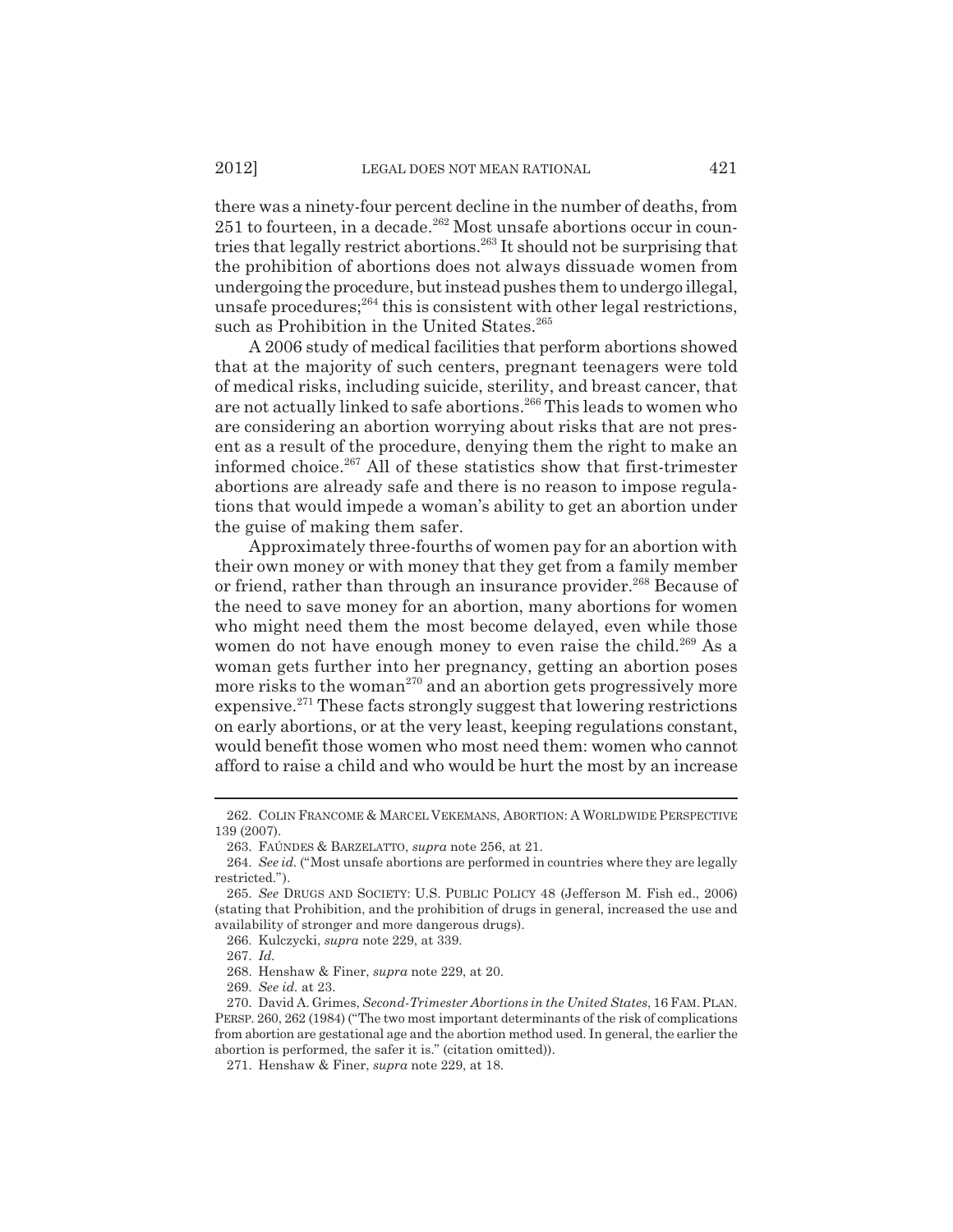in the price of an abortion. These same women who cannot afford to raise a child would benefit in another way: on average, the cost of a safe abortion, performed early in pregnancy, costs less than delivery of a child.<sup>272</sup>

#### **CONCLUSION**

Virginia Attorney General Cuccinelli started the ball rolling fast. Within a year, the hospital-like regulation of abortion clinics has gone from suggestion to implementation by the Virginia Board of Health. $^{273}$ Although the first-trimester abortion clinic regulations would likely be found constitutional by the Fourth Circuit Court of Appeals,<sup>274</sup> and probably by the United States Supreme Court,<sup>275</sup> it would be unwise, as a policy matter, to impose the regulations.

As a constitutional matter, the first-trimester regulations on abortion would be constitutional because of the weakening of the constitutional protection of abortion by *Casey* and because of the lack of concrete evidence about the effects of the regulation. The purpose of these regulations would not be to impose burdens on women seeking abortions, but to protect their health and safety when undergoing an abortion.<sup>276</sup> It is necessary to inquire about the effects of these regulations. Because the Fourth Circuit Court of Appeals has seemed to require concrete evidence about these risks,  $277$  a constitutional challenge would fail to prove that the effect of the regulations was to cause a substantial burden on women wanting to undergo an abortion, despite the increased costs.

Although the regulations would be found constitutional, there remain reasons why they should not be implemented. These regulations would lead to a decrease in abortion clinics in the Commonwealth.<sup>278</sup> In fact, anti-abortion groups have called these regulations "a significant pro-life victory" because they are so stringent.<sup>279</sup> The lack of

<sup>272.</sup> FAÚNDES & BARZELATTO, *supra* note 256, at 39.

<sup>273.</sup> *See* Cella, *supra* note 9 (noting that in 2010 Attorney General Cuccinelli issued an opinion on abortion clinics); Salasky, *supra* note 23 (stating that the Virginia Board of Health approved the regulations in 2011).

<sup>274.</sup> Salasky, *supra* note 23.

<sup>275.</sup> *See supra* notes 184–89 and accompanying text.

<sup>276.</sup> *See* Grimes, *supra* note 270, at 262–63 (finding that earlier abortions are safer, and even though a small percentage of abortions are performed in the second trimester, they account for about half of abortion-related deaths).

<sup>277.</sup> Greenville Women's Clinic v. Bryant, 222 F.3d 157, 164 (4th Cir. 2000), *cert. denied*, 531 U.S. 1101 (2001).

<sup>278.</sup> Smith, *supra* note 6.

<sup>279.</sup> Sabrina Tavernise, *Virginia Health Board Tightens Rules on Abortion Clinics*, N.Y.TIMES, Sept. 15, 2011, http://www.nytimes.com/2011/09/16/us/virginia-panel-tightens -abortion-clinic-rules.html?\_r=1 (quoting the Family Foundation, an anti-abortion group).